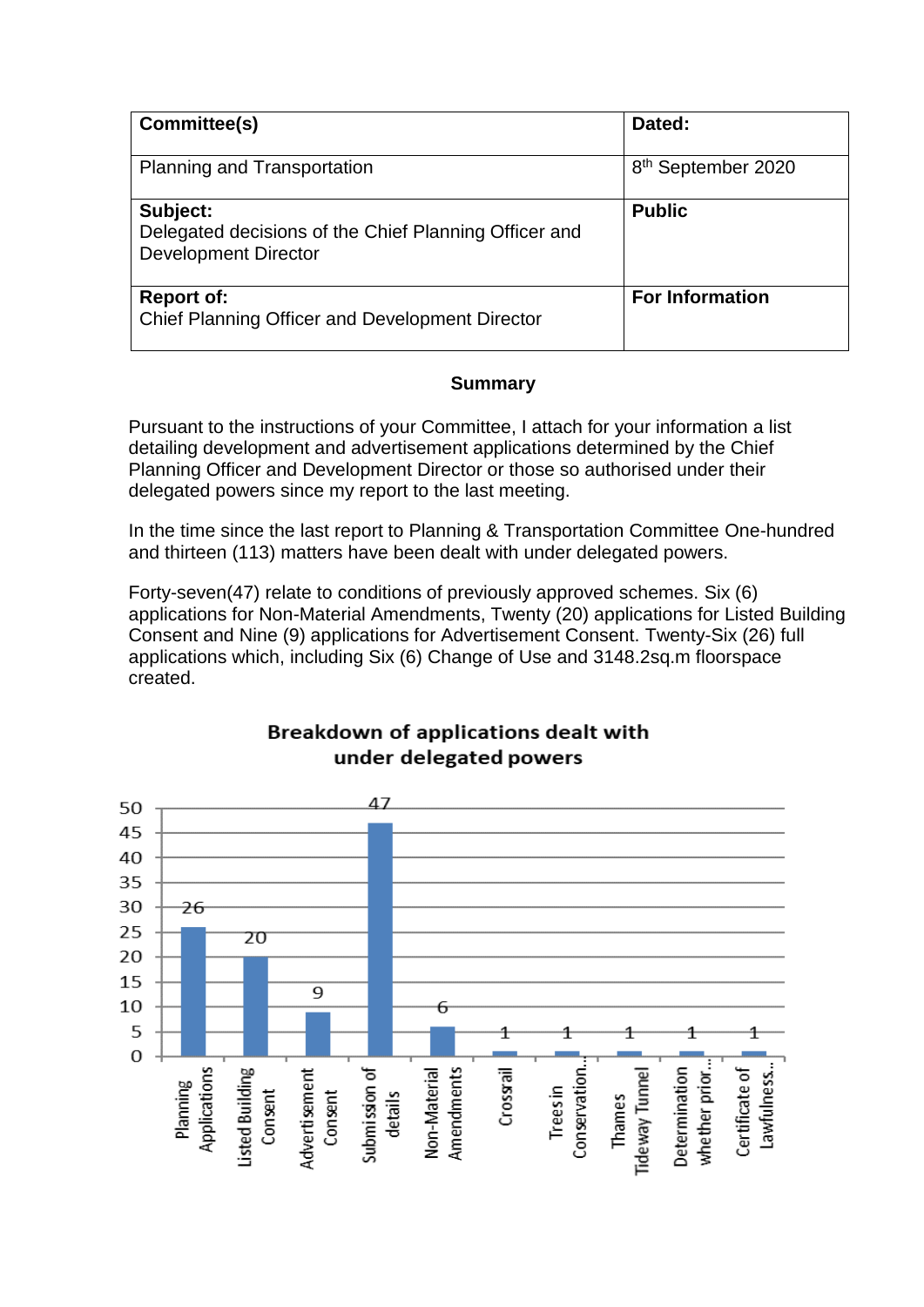Any questions of detail arising from these reports can be sent to [plans@cityoflondon.gov.uk](mailto:plans@cityoflondon.gov.uk)

| <b>Registered Plan</b><br><b>Number &amp; Ward</b> | <b>Address</b>                                                      | <b>Proposal</b>                                                                                                                                                                                                                                                                                                                           | <b>Decision &amp;</b><br>Date of<br><b>Decision</b> | Applicant/<br><b>Agent</b>                                                             |
|----------------------------------------------------|---------------------------------------------------------------------|-------------------------------------------------------------------------------------------------------------------------------------------------------------------------------------------------------------------------------------------------------------------------------------------------------------------------------------------|-----------------------------------------------------|----------------------------------------------------------------------------------------|
| 19/01188/LBC<br>Aldersgate                         | 51 Thomas<br>More House<br><b>Barbican</b><br>London<br>EC2Y 8BT    | Removal of sliding door in<br>flat and works of making<br>good.                                                                                                                                                                                                                                                                           | Approved<br>21.07.2020                              | Dr Anthony<br>& Yvonne<br><b>Burne</b>                                                 |
| 20/00087/LBC<br>Aldersgate                         | 372<br>Lauderdale<br>Tower<br><b>Barbican</b><br>London<br>EC2Y 8NA | Installation of refurbished<br>kitchen/ utility and<br>bathroom/WC,<br>replacement doors and<br>associated internal walls                                                                                                                                                                                                                 | Approved<br>16.07.2020                              | <b>Doctors</b><br>Alexander<br>Maxwell &<br><b>Nicholas</b><br>Andrew Dr A<br>M Pember |
| 20/00252/LBC<br>Aldersgate                         | 163 Thomas<br>More House<br><b>Barbican</b><br>London<br>EC2Y 8BU   | Refurbishment of the<br>majority of the flat<br>including refitting the<br>kitchen, bathroom and<br>separate WC. Some<br>existing non-structural<br>internal walls plus one<br>door and associated frame<br>are to be altered to<br>reconfigure the layout as<br>shown on the proposed<br>plans and outlined in this<br>design statement. | Approved<br>16.07.2020                              | Konstantino<br>s<br>Karampelas                                                         |
| 20/00446/LBC<br>Aldersgate                         | 210<br>Mountjoy<br>House<br><b>Barbican</b><br>London<br>EC2Y 8BP   | Internal alterations<br>including refurbishment of<br>kitchen and bathroom<br>fittings: relocation of a<br>partition wall: and<br>replacement of sliding<br>cupboard doors.                                                                                                                                                               | Approved<br>18.08.2020                              | Anne<br>Toovey                                                                         |
| 20/00241/ADVT<br>Aldgate                           | 5 Fenchurch<br>Place<br>London<br>EC3M 4AJ                          | Installation and display of:<br>(i) one set of internally<br>illuminated fascia lettering<br>measuring 0.25m high by<br>2.31m wide, at a height<br>above ground of 2.64m; (ii)                                                                                                                                                            | Approved<br>06.08.2020                              | Pizza<br><b>Express</b>                                                                |

## **Details of Decisions**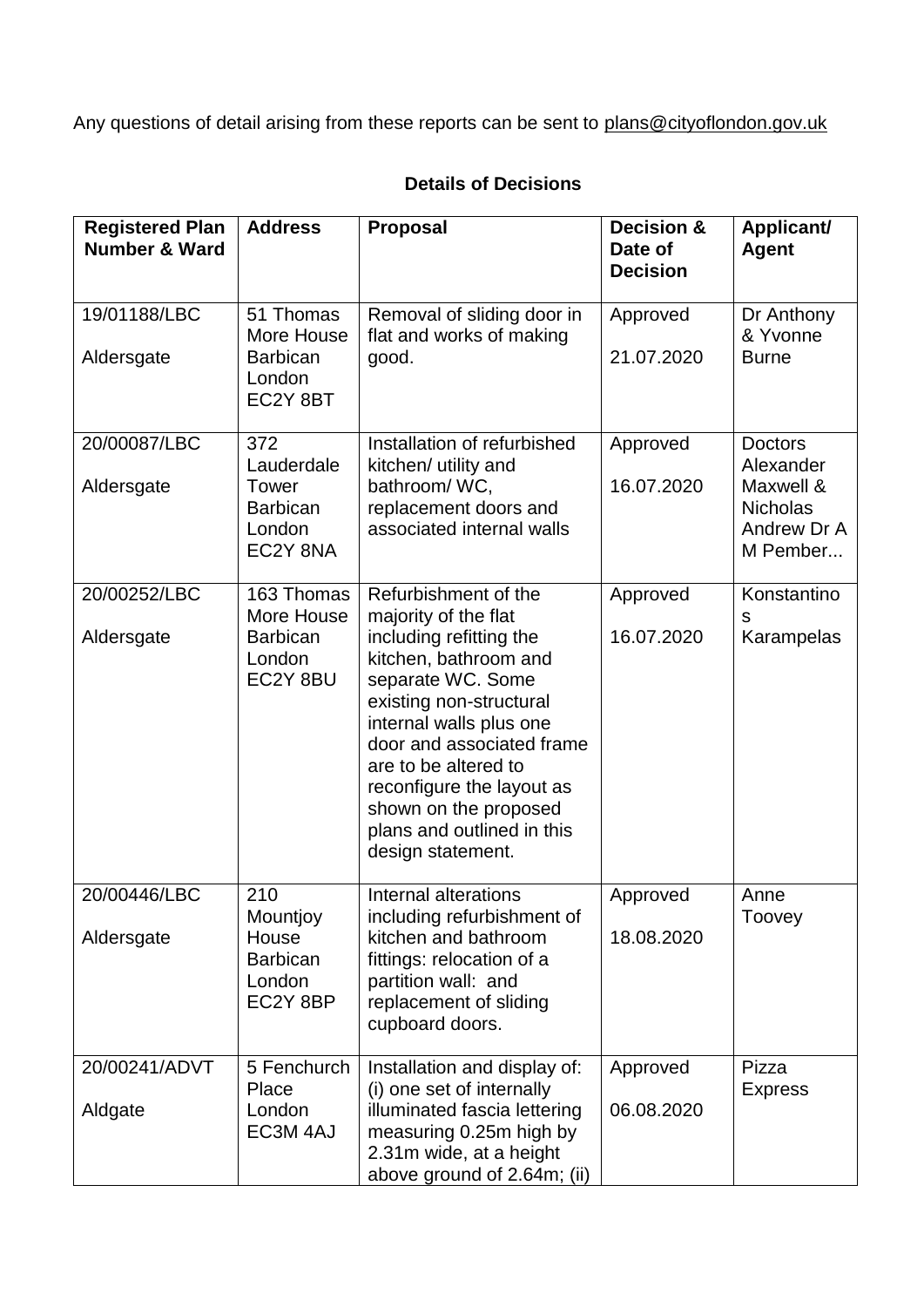|                                   |                                                                     | one set of internally<br>illuminated glazing text<br>measuring 0.2m high by<br>2.2m wide, at a height<br>above ground of 1.36m;<br>(iii) one internally<br>illuminated projection sign<br>measuring 0.72m high by<br>0.6m wide, at a height<br>above ground of 2.75m                                                                                                                                                                                                                                                     |                        |                                                     |
|-----------------------------------|---------------------------------------------------------------------|--------------------------------------------------------------------------------------------------------------------------------------------------------------------------------------------------------------------------------------------------------------------------------------------------------------------------------------------------------------------------------------------------------------------------------------------------------------------------------------------------------------------------|------------------------|-----------------------------------------------------|
| 20/00445/LBC<br>Aldgate           | $19 - 21$<br><b>Billiter</b><br><b>Street</b><br>London<br>EC3M 2RY | <b>Application under Section</b><br>19 of the Planning (Listed<br><b>Buildings and</b><br><b>Conservation Areas) Act</b><br>1990 to vary condition 8 of<br><b>Listed Building Consent</b><br>dated 21.02.2019<br>(18/01278/LBC) to refer to<br>a revised list of drawings<br>amended to reflect minor<br>alterations to the building<br>layout and detailed design<br>and to revise the design of<br>the new eastern elevation.                                                                                          | Approved<br>30.07.2020 | Vanquish<br>Properties<br><b>UK Limited</b>         |
| 20/00267/FULL<br><b>Bassishaw</b> | 88 Wood<br><b>Street</b><br>London<br>EC2V 7DA                      | Change of use of part of<br>ground floor from Class B1<br>to Class A1 (shop), change<br>of use of part of ground<br>floor from Class B1 to<br>flexible either Class D2<br>(gym) or Class B1 (office),<br>change of use of part of<br>ground floor from Class A1<br>to flexible either Class B1<br>(office) or Class A1 (shop),<br>creation of new ground<br>floor entrance from Wood<br>Street, installation of<br>additional cycle parking,<br>and associated external<br>alterations and<br>landscaping (581.2 sq. m). | Approved<br>18.08.2020 | <b>Star Winner</b><br><b>Enterprises</b><br>Limited |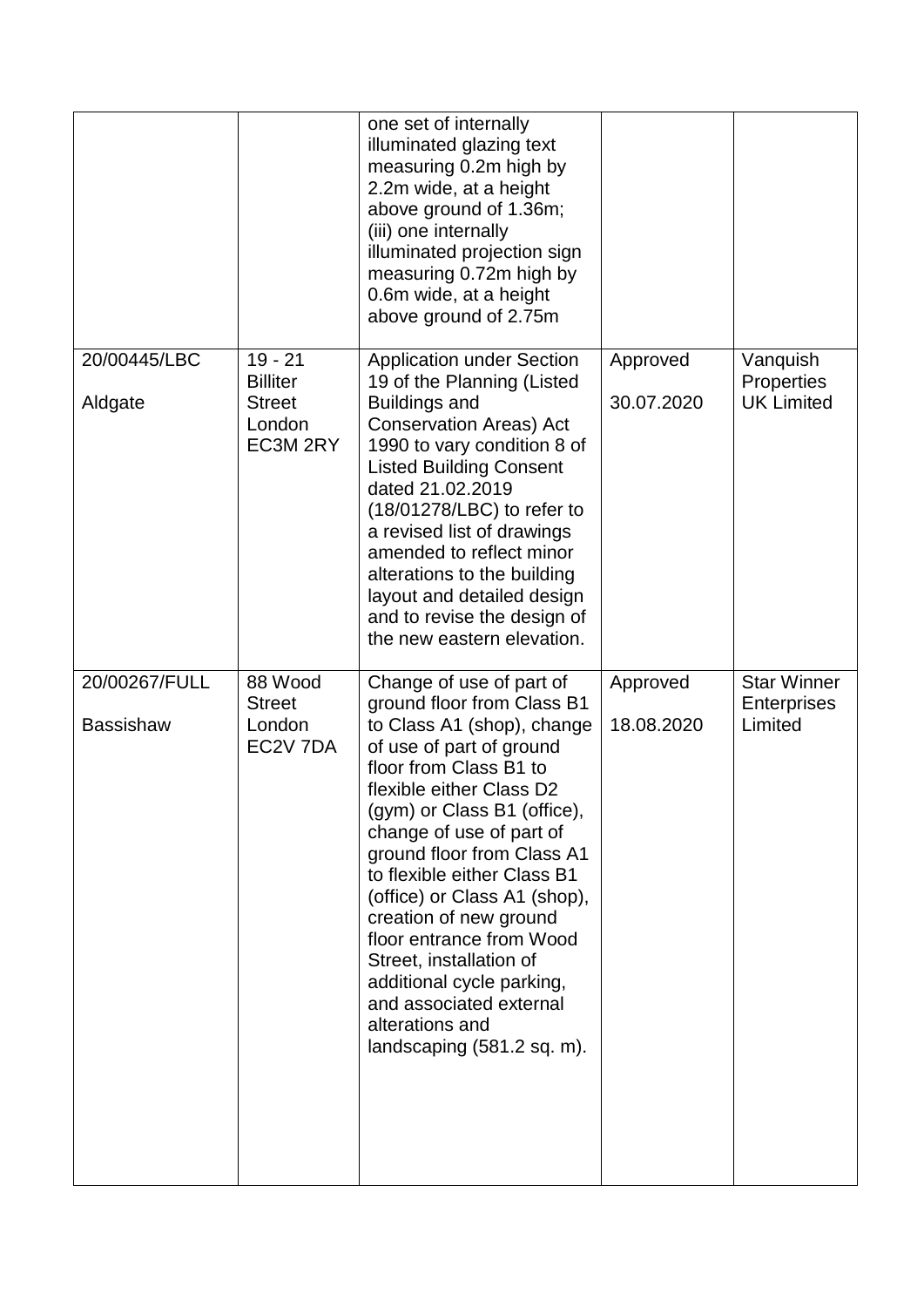| 19/00044/CLEUD<br><b>Billingsgate</b> | 51<br>Eastcheap<br>London<br>EC3M 1JA                                         | Certificate of lawful<br>existing use in respect of<br>the use of part of the<br>ground floor as offices<br>(Class B1).                                                                                                                      | Grant<br>Certificate of<br>Lawful<br>Development<br>02.07.2020 | Institute of<br>Chartered<br>Accountants<br>In England<br><b>And Wales</b> |
|---------------------------------------|-------------------------------------------------------------------------------|----------------------------------------------------------------------------------------------------------------------------------------------------------------------------------------------------------------------------------------------|----------------------------------------------------------------|----------------------------------------------------------------------------|
| 20/00532/TCA<br><b>Billingsgate</b>   | St Mary-At-<br><b>Hill Church</b><br>St Mary At<br>Hill<br>London<br>EC3R 8EE | Pruning works to London<br>Plane                                                                                                                                                                                                             | No objections<br>to tree works<br>- TCA<br>14.08.2020          | Avi Dhanjal                                                                |
| 19/01006/MDC<br><b>Bishopsgate</b>    | $20 - 21$<br>Widegate<br><b>Street</b><br>London<br><b>E17HP</b>              | Submission of details<br>pursuant to condition 1(i)<br>of appeal decision<br>reference<br>APP/K5030/C/18/3205199<br>dated 27th August 2019.                                                                                                  | Approved<br>02.07.2020                                         | <b>Simmons</b><br>Bar                                                      |
| 20/00081/FULL<br><b>Bishopsgate</b>   | 222<br><b>Bishopsgate</b><br>London<br>EC2M 4QD                               | Internal and external<br>alterations at the ground<br>floor, including re-location<br>of ground floor uses, and<br>alterations to the plant at<br>roof level.                                                                                | Approved<br>07.07.2020                                         | Concept<br>Wisdom<br>Limited                                               |
| 20/00321/MDC<br><b>Bishopsgate</b>    | 110-114<br><b>Middlesex</b><br><b>Street</b><br>London<br><b>E17HY</b>        | Submission of scheme for<br>protecting nearby residents<br>and commercial occupiers<br>from noise, dust and other<br>environmental effects<br>pursuant to condition 2 of<br>planning permission dated<br>31st March 2020<br>(20/00173/FULL). | Approved<br>07.07.2020                                         | Seaforth<br>Land                                                           |
| 20/00373/FULL<br><b>Bishopsgate</b>   | 8<br>Devonshire<br>Row<br>London<br>EC2M 4RH                                  | Installation of an extract<br>duct on the rear wall of the<br>building.                                                                                                                                                                      | Approved<br>30.06.2020                                         | Humble<br>Grape<br>Group LTD                                               |
| 20/00389/ADVT<br><b>Bishopsgate</b>   | 155<br><b>Bishopsgate</b><br>London<br>EC2M 3YX                               | Installation and display of:<br>(i) two non-illuminated<br>advert hoardings<br>measuring 2.4m high by<br>17m wide; (ii) one non-<br>illuminated advert hoarding                                                                              | Approved<br>07.07.2020                                         | <b>Bluebutton</b><br>Properties<br><b>UK Limited</b>                       |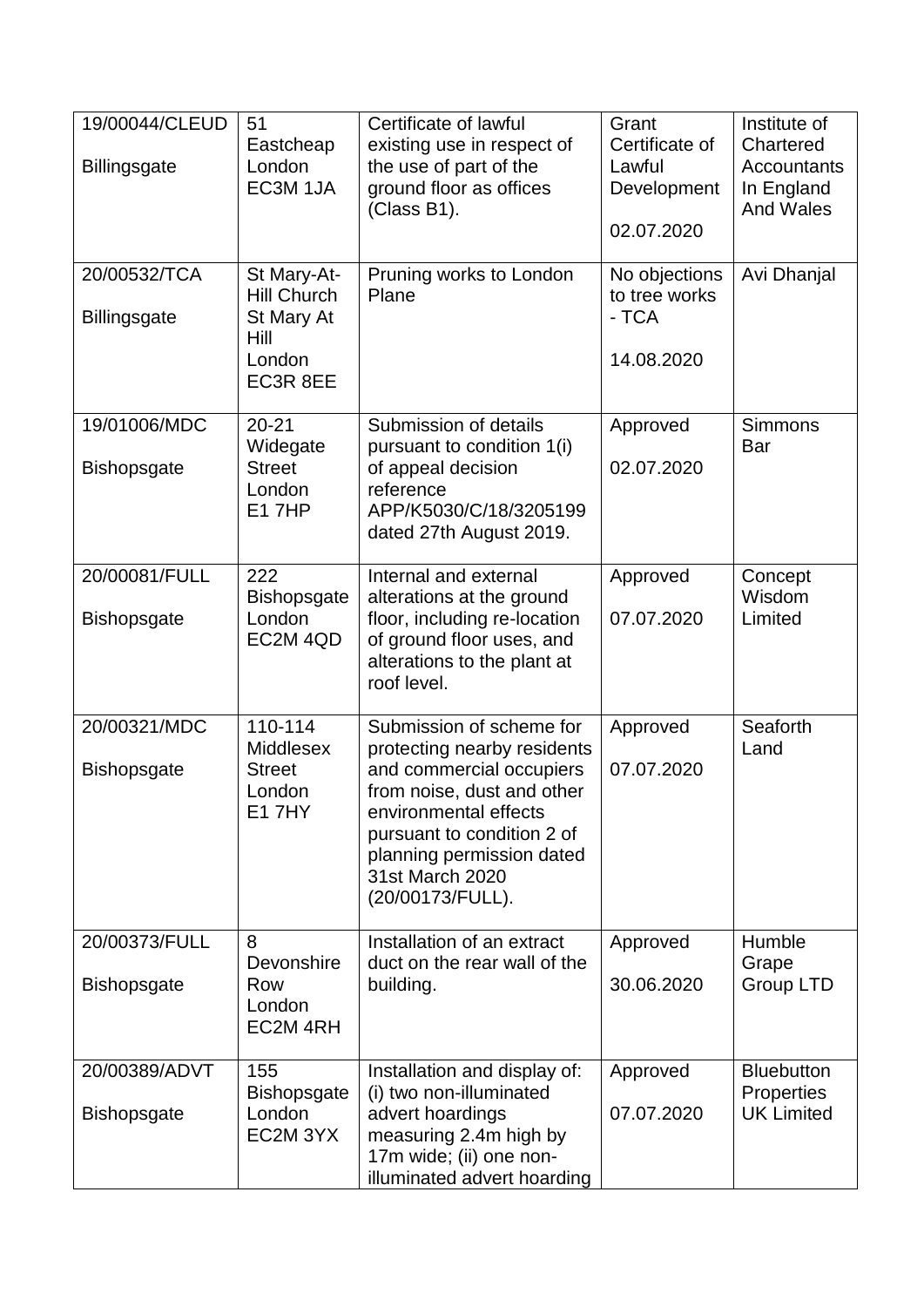|                                      |                                                                                                                                                      | measuring 2.4m high by<br>90m wide; associated with<br>the development of the<br>site.                                                                                                                                                                                                                                                                                                                 |                        |                                                  |
|--------------------------------------|------------------------------------------------------------------------------------------------------------------------------------------------------|--------------------------------------------------------------------------------------------------------------------------------------------------------------------------------------------------------------------------------------------------------------------------------------------------------------------------------------------------------------------------------------------------------|------------------------|--------------------------------------------------|
| 20/00473/XRAIL<br><b>Bishopsgate</b> | <b>Blomfield</b><br>Box And<br>Moorgate<br>Shaft<br>Liverpool<br><b>Street</b><br><b>Station</b><br>Liverpool<br><b>Street</b><br>London<br>EC2M 7PY | <b>Details of Blomfield Street</b><br>shaft and Moorgate shaft<br>emergency lighting<br>pursuant to Schedule 7 of<br>the Crossrail Act 2008.                                                                                                                                                                                                                                                           | Approved<br>06.08.2020 | <b>Crossrail Ltd</b>                             |
| 20/00521/MDC<br><b>Bishopsgate</b>   | $17 - 18$<br>Widegate<br><b>Street</b><br>London<br><b>E17HP</b>                                                                                     | Details of an acoustic<br>report pursuant to<br>condition 5 of planning<br>permission (application no.<br>16/00852/FULL) dated<br>14th October 2016.                                                                                                                                                                                                                                                   | Approved<br>09.07.2020 | Romain<br>Cohen                                  |
| 20/00541/NMA<br><b>Bishopsgate</b>   | 155<br><b>Bishopsgate</b><br>London<br>EC2M 3TQ                                                                                                      | Application for non-<br>material amendment under<br>S96A of the Town and<br>Country Planning Act 1990<br>(as amended) to amend<br>planning permission<br>19/00837/FULL dated<br>03.12.2019 for the removal<br>of plant screen located at<br>Level 8 on the west side of<br>the building and a<br>proposed extension to the<br>plant screen located at<br>Level 10 on the east side<br>of the building. | Approved<br>06.08.2020 | <b>Bluebutton</b><br>Properties<br><b>UK Ltd</b> |
| 20/00216/ADVT<br><b>Bread Street</b> | 10<br>Paternoster<br>Square<br>London<br>EC4M 7DY                                                                                                    | Installation and display of:<br>(i) one internally mounted,<br>internally illuminated fascia<br>sign measuring 0.45m<br>high, 4.19m wide, at a<br>height above ground of<br>2.5m; (ii) one internally<br>applied welcome graphic<br>vinyl measuring 0.675m<br>high, 0.22m wide, at a<br>height above ground of                                                                                         | Approved<br>14.07.2020 | Sainsbury's<br>Supermarket<br>s Ltd              |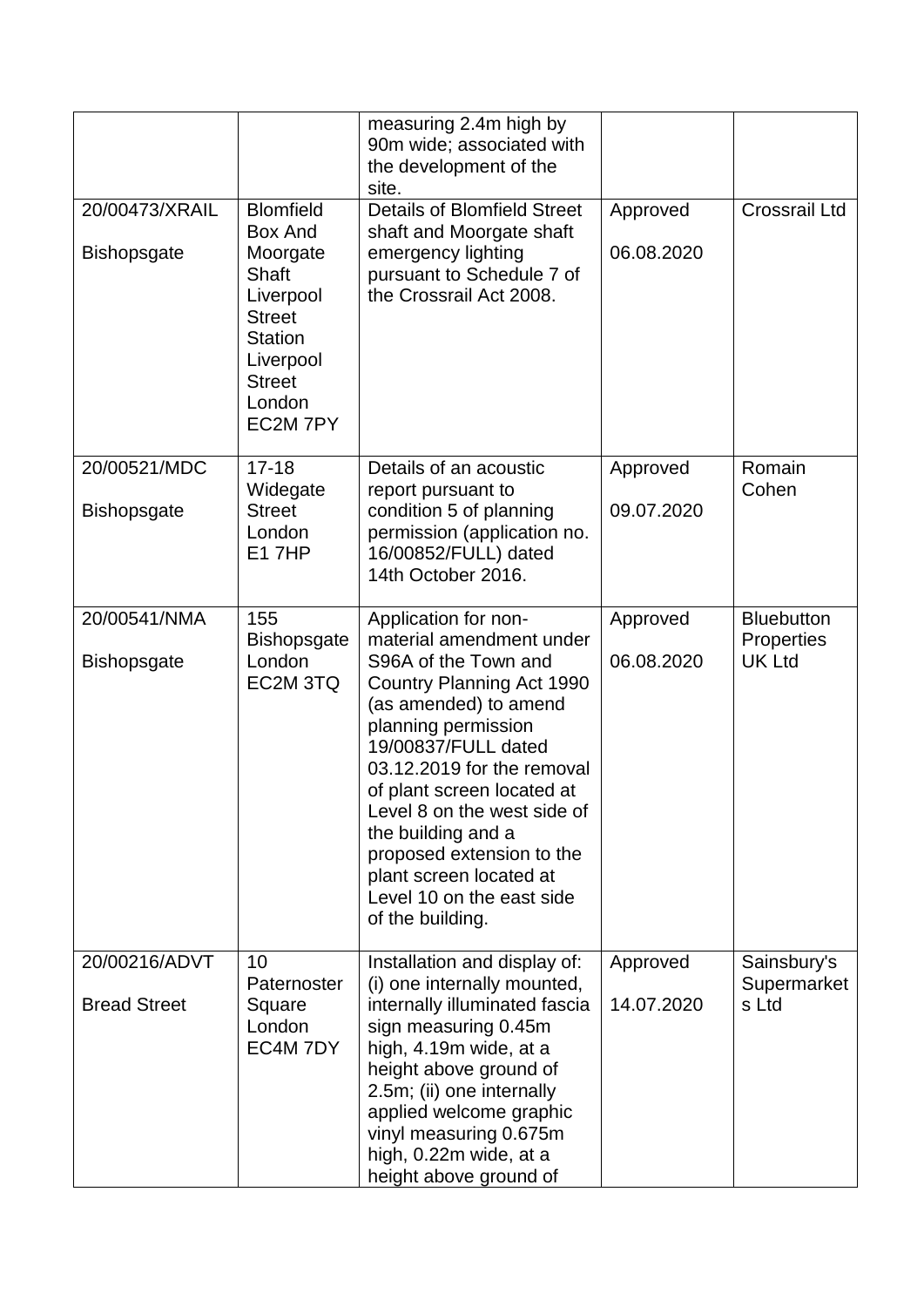|                                      |                                                                                                   | 0.9m; (iii) one internally<br>applied statistic board<br>measuring 0.675m high,<br>0.375m wide, at a height<br>above ground of 0.9m; (iv)<br>one internally mounted,<br>internally illuminated neon<br>acrylic coffee cup sign<br>measuring 1m high, 0.65m<br>wide, at a height above<br>ground of $0.95m$ ; (v) one<br>internally mounted,<br>internally illuminated neon<br>acrylic pizza slice sign<br>measuring 1m high, 1m<br>wide, at a height above<br>ground of 0.95m. |                        |                                                                              |
|--------------------------------------|---------------------------------------------------------------------------------------------------|--------------------------------------------------------------------------------------------------------------------------------------------------------------------------------------------------------------------------------------------------------------------------------------------------------------------------------------------------------------------------------------------------------------------------------------------------------------------------------|------------------------|------------------------------------------------------------------------------|
| 20/00360/MDC<br><b>Broad Street</b>  | 85 London<br>Wall London<br>EC2M 7AD                                                              | Submission of a<br><b>Construction Management</b><br>Plan pursuant to condition<br>2 of planning permission<br>19/00861/FULL dated 24th<br>October 2019.                                                                                                                                                                                                                                                                                                                       | Approved<br>16.07.2020 | Santander<br>(CF Trustee)<br>Ltd &<br>Santander                              |
| 20/00361/FULL<br><b>Broad Street</b> | New Broad<br><b>Street</b><br>House 35<br><b>New Broad</b><br><b>Street</b><br>London<br>EC2M 1NH | Retention of an existing<br>roller shutter and<br>installation of a new roller<br>shutter to the service exits<br>on the rear elevation.                                                                                                                                                                                                                                                                                                                                       | Approved<br>30.06.2020 | <b>Base Build</b><br>Services Ltd                                            |
| 20/00442/FULL<br><b>Broad Street</b> | 85 London<br>Wall London<br>EC2M 7AD                                                              | i) Installation of six<br>condensers, penthouse<br>louvres on the roof of the<br>plant enclosure and<br>acoustic louvres on the<br>pitch of the existing roof<br>structure of the plant<br>enclosure; and ii)<br>replacement of existing<br>louvres on the existing<br>plant enclosure with<br>acoustic louvres.                                                                                                                                                               | Approved<br>04.08.2020 | Santander<br>(CF Trustee)<br>& (CF<br>Property<br><b>Trustee</b><br>Nominee) |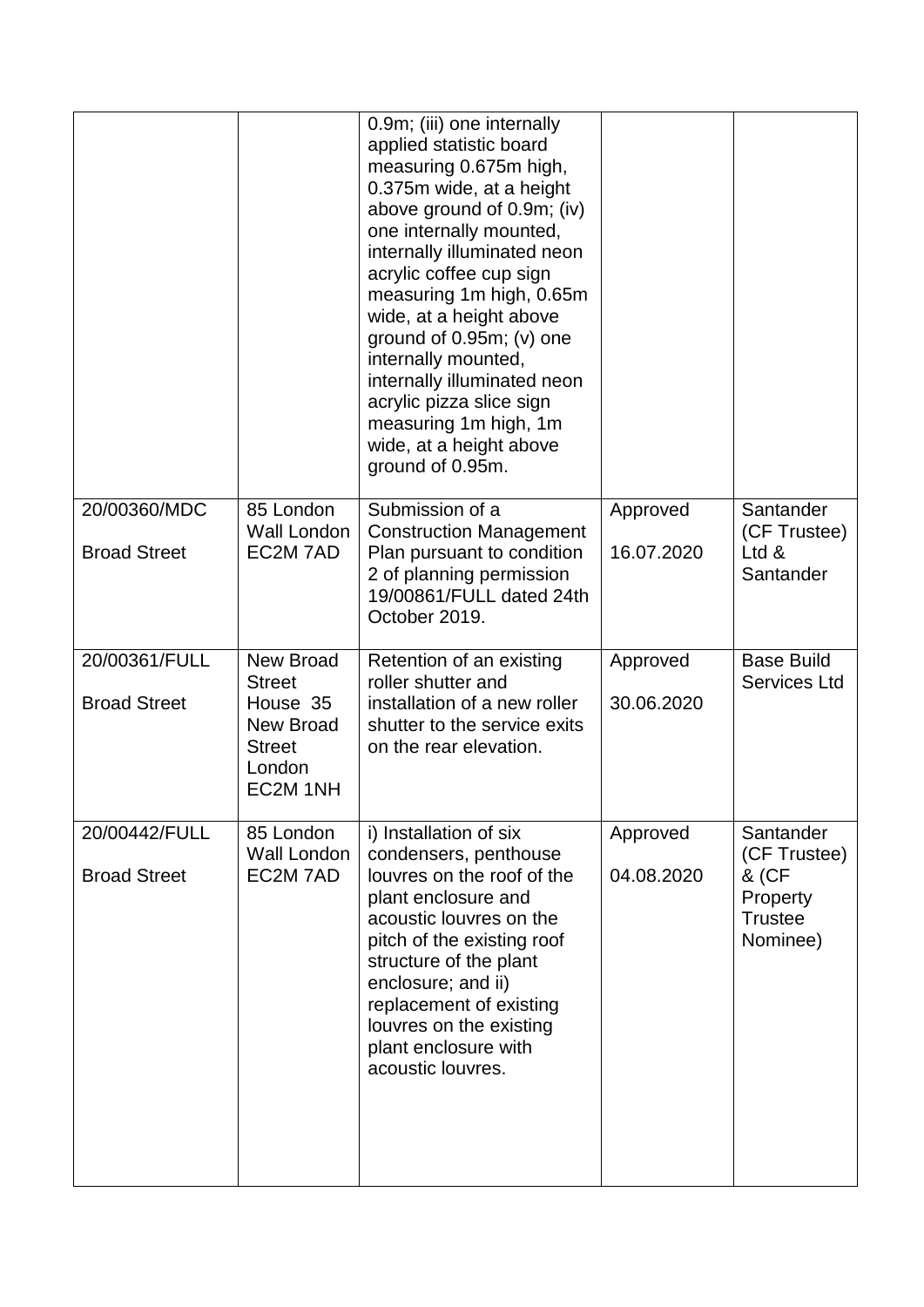| 19/01308/FULL<br>Candlewick | 68 King<br>William<br><b>Street</b><br>London<br>EC4N 7HR                       | (i) Change of use of lower<br>ground floor from retail<br>(Class A1) to leisure<br>(Class D2), (ii) change of<br>use of part ground floor<br>from retail (Class A1) and<br>office (Class B1) to<br>restaurant (Class A3),<br>restaurant and bar (flexible<br>Class A3/A4) and leisure<br>(Class D2), (iii) change of<br>use of first to third floors<br>from retail (Class A1) to<br>office (Class B1), (iv)<br>extension at roof level to<br>create a rooftop restaurant<br>and bar (flexible Class A3 /<br>A4) on the ninth and tenth<br>floors, (v) associated<br>ancillary facilities including<br>plant, refuse storage, cycle<br>storage and changing and<br>shower facilities at<br>basement level. (Amended | Approved<br>30.07.2020 | King William<br><b>Street</b><br>Limited |
|-----------------------------|---------------------------------------------------------------------------------|---------------------------------------------------------------------------------------------------------------------------------------------------------------------------------------------------------------------------------------------------------------------------------------------------------------------------------------------------------------------------------------------------------------------------------------------------------------------------------------------------------------------------------------------------------------------------------------------------------------------------------------------------------------------------------------------------------------------|------------------------|------------------------------------------|
| 19/01325/FULL<br>Candlewick | 68 King<br>William<br><b>Street</b><br>London<br>EC4N 7HR                       | Description)<br><b>External alterations</b><br>including window / louvres<br>replacement, new windows<br>/ louvres and a door, new<br>bin store, new terraces,<br>removal of a rooflight<br>installation of three satellite<br>dishes at roof level.                                                                                                                                                                                                                                                                                                                                                                                                                                                                | Approved<br>21.07.2020 | King William<br><b>Street</b><br>Limited |
| 20/00300/NMA<br>Candlewick  | <b>Bank Over</b><br><b>Station</b><br>Developme<br>nt London<br>EC <sub>4</sub> | Non-material amendment<br>under Section 96A of the<br>Town and Country<br>Planning Act (as amended)<br>to planning permission<br>dated 27th June 2014<br>(14/00178/FULEIA) to<br>allow for alterations to<br>including rationalisation of<br>window types across all<br>facades and optimisation<br>of the core of the building<br>with minor adjustments to<br>the floor plan layouts at<br>basement to sixth floor                                                                                                                                                                                                                                                                                                | Approved<br>02.07.2020 | Savills (UK)                             |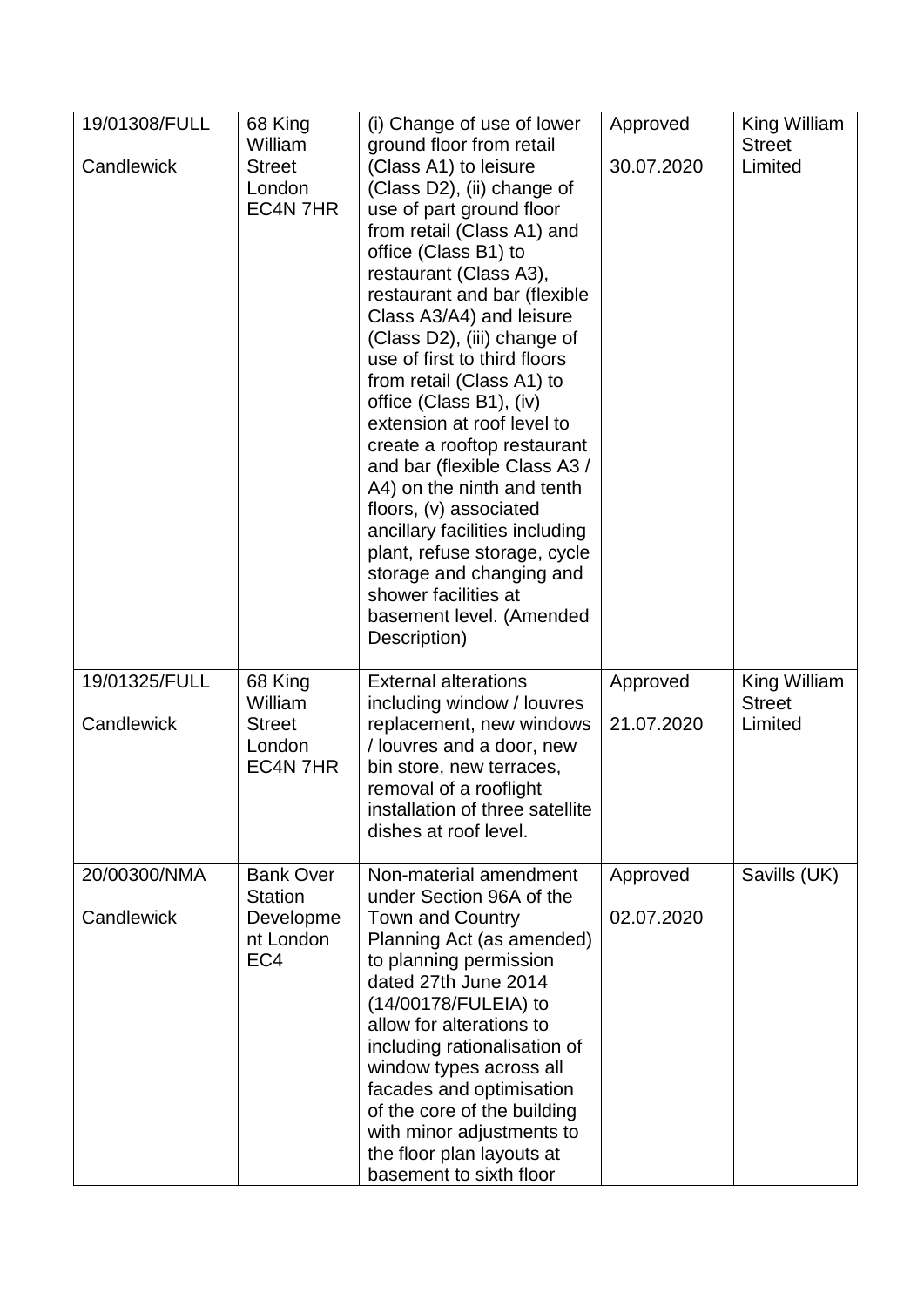|                                 |                                                   | levels and increases to<br>plant and cycling spaces<br>and shower provision.                                                                                                                                                                                                                                                                                                                                                                                                                                                                                         |                        |                                             |
|---------------------------------|---------------------------------------------------|----------------------------------------------------------------------------------------------------------------------------------------------------------------------------------------------------------------------------------------------------------------------------------------------------------------------------------------------------------------------------------------------------------------------------------------------------------------------------------------------------------------------------------------------------------------------|------------------------|---------------------------------------------|
| 19/00866/MDC<br>Castle Baynard  | $66 - 73$<br>Shoe Lane<br>London<br>EC4A 3BQ      | Details of materials<br>pursuant to the following<br>parts of condition 4 of<br>planning permission<br>18/00873/FULL dated<br>08.11.18:<br>(a) details and samples to<br>be used on the refurbished<br>ground floor facade<br>including canopy and<br>balconies, glazing, metal<br>column and facade<br>cladding elements;<br>(d) (part) details of revised<br>atrium roof;<br>(e) details of the ground<br>floor office and cycle<br>entrances;<br>(f) details of soffits<br>including, hand rails and<br>balustrades;<br>(g) details of canopy<br>lighting scheme. | Approved<br>16.07.2020 | Endurance<br>Land (Shoe<br>Lane) Ltd        |
| 19/01209/MDC<br>Castle Baynard  | 66-73 Shoe<br>Lane<br>London<br>EC4A 3BQ          | Details of the proposed<br>green roof pursuant to<br>condition 11 of planning<br>permission 18/01004/FULL<br>dated 08.03.19.                                                                                                                                                                                                                                                                                                                                                                                                                                         | Approved<br>16.07.2020 | Endurance<br>Land (Shoe<br>Lane)<br>Limited |
| 20/00217/FULL<br>Castle Baynard | <b>New Street</b><br>Square<br>London<br>EC4A 3BF | Application under S.73 of<br>the Town & Country<br>Planning Act 1990 (as<br>amended) to vary<br>conditions 25, 26 and 27 of<br><b>Planning Permission 03-</b><br>5027C dated 01.03.2005<br>to allow changes to the<br>numbers of motorcycle,<br>cycle and car parking<br>spaces.                                                                                                                                                                                                                                                                                     | Approved<br>13.08.2020 | Land<br><b>Securities</b><br>Group PLC      |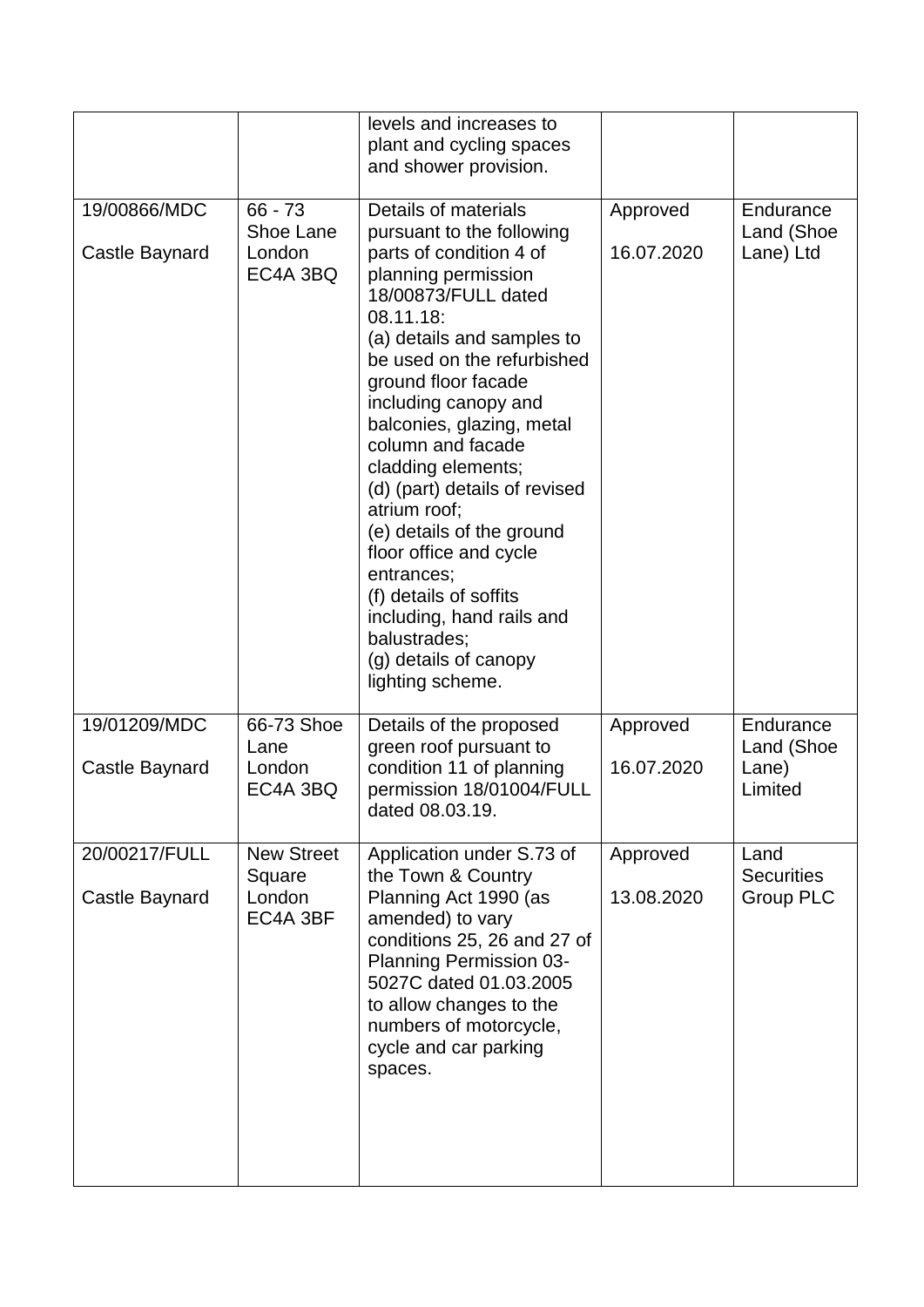| 20/00230/FULL<br>Castle Baynard | 6 St Andrew<br><b>Street</b><br>London<br>EC4A 3AE               | Construction of an<br>extension at eighth and<br>ninth floor levels to provide<br>additional B1a office<br>floorspace with associated<br>roof terraces and plant<br>area including external<br>facade alterations and<br>refurbishment of the<br>existing entrance.                                | Approved<br>21.07.2020 | St James's<br>Place UK<br><b>PLC</b>      |
|---------------------------------|------------------------------------------------------------------|----------------------------------------------------------------------------------------------------------------------------------------------------------------------------------------------------------------------------------------------------------------------------------------------------|------------------------|-------------------------------------------|
| 20/00265/FULL<br>Castle Baynard | 5<br>Pemberton<br>Row<br>London<br>EC4A 3BA                      | The replacement of<br>existing front steps                                                                                                                                                                                                                                                         | Approved<br>23.07.2020 | Mr Andrew<br>Weisz                        |
| 20/00266/LBC<br>Castle Baynard  | 5<br>Pemberton<br>Row<br>London<br>EC4A 3BA                      | The replacement of<br>existing front steps                                                                                                                                                                                                                                                         | Approved<br>23.07.2020 | Mr Andrew<br>Weisz                        |
| 20/00304/MDC<br>Castle Baynard  | <b>Blackfriars</b><br><b>Bridge</b><br>London<br>EC <sub>4</sub> | Submission of details of<br>the scope of a trial area of<br>lighting installation and<br>test; and a Construction<br>Logistics and<br>Environmental<br><b>Management Plan</b><br>pursuant to conditions 2, 3<br>and 12 of planning<br>permission dated 7th<br>September 2018<br>(18/00455/FULEIA). | Approved<br>09.07.2020 | Illuminated<br><b>River</b><br>Foundation |
| 20/00334/LDC<br>Castle Baynard  | <b>Blackfriars</b><br><b>Bridge</b><br>London<br>EC <sub>4</sub> | Submission of details of<br>electrical cabling and<br>equipment pursuant to<br>condition 2 of listed<br>building consent<br>19/01254/LBC dated 21st<br>April 2020.                                                                                                                                 | Approved<br>02.07.2020 | Illuminated<br><b>River</b><br>Foundation |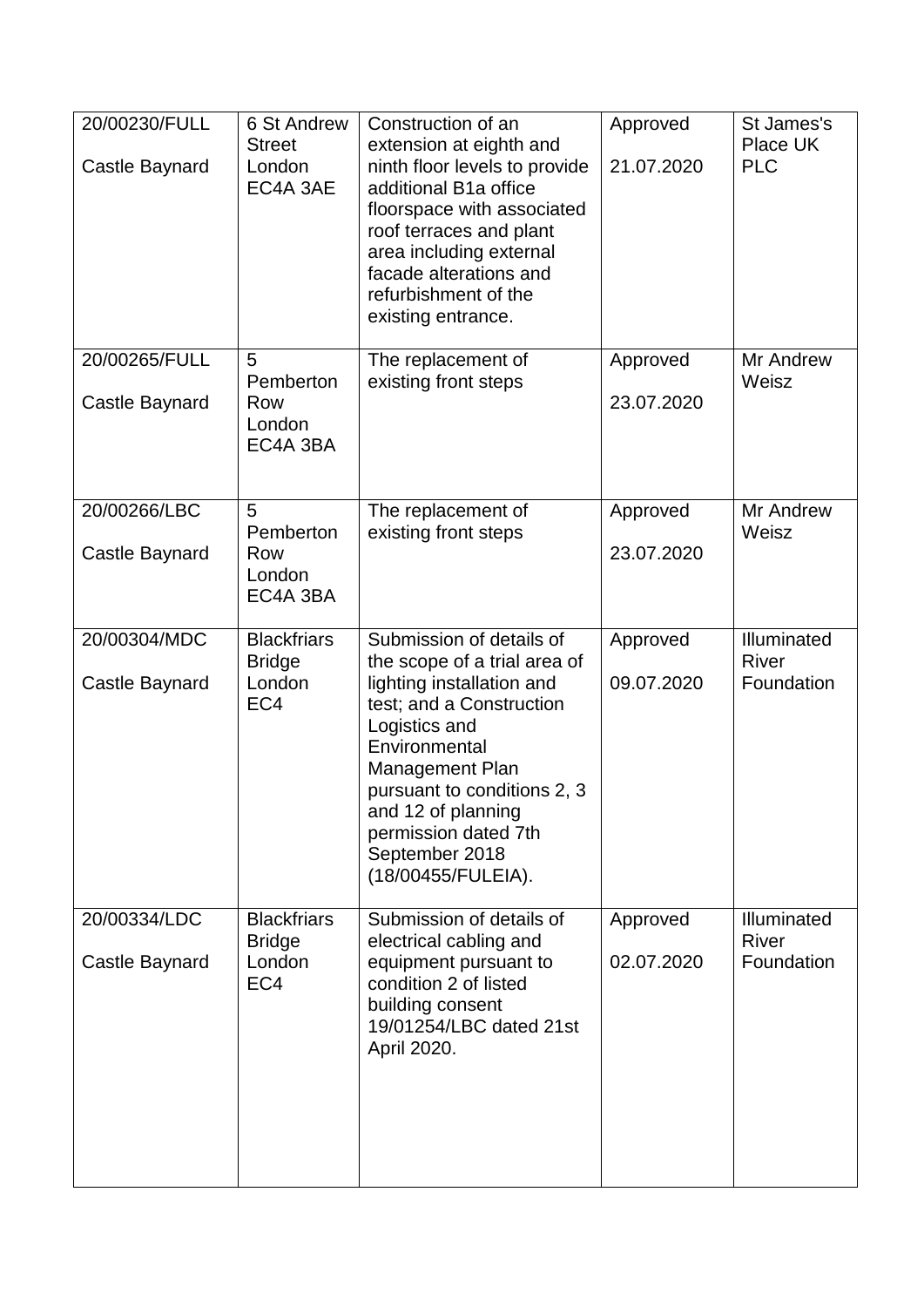| 20/00335/MDC<br>Castle Baynard  | <b>Blackfriars</b><br><b>Bridge</b><br>London<br>EC <sub>4</sub>                                             | Submission of details of<br>electrical cabling and<br>equipment pursuant to<br>condition 11 of planning<br>permission<br>18/00455/FULEIA dated<br>7th September 2018.                                                                          | Approved<br>02.07.2020 | Illuminated<br><b>River</b><br>Foundation |
|---------------------------------|--------------------------------------------------------------------------------------------------------------|------------------------------------------------------------------------------------------------------------------------------------------------------------------------------------------------------------------------------------------------|------------------------|-------------------------------------------|
| 20/00352/LBC<br>Castle Baynard  | 5<br>Pemberton<br>Row<br>London<br>EC4A 3BA                                                                  | <b>Replacement and Repair</b><br>to External Brickwork                                                                                                                                                                                         | Approved<br>02.07.2020 | Mr Andrew<br>Weisz                        |
| 20/00394/FULL<br>Castle Baynard | St Paul's<br>Cathedral<br>St Paul's<br>Churchyard<br>London<br>EC4M 8AD                                      | Application under S.73 of<br>the Town and Country<br>Planning Act to vary<br>condition 1 of planning<br>permission 18/01116/FULL<br>dated 19/12/2018 to<br>extend the time limit for the<br>removal of the temporary<br>ramp until 30.06.2021. | Approved<br>21.07.2020 |                                           |
| 20/00397/FULL<br>Castle Baynard | <b>Building E</b><br><b>New Street</b><br>Square<br>London<br>EC4A 3BF                                       | Installation of a set of<br>louvres, incorporating a<br>louvred access door, in<br>lieu of an existing window.                                                                                                                                 | Approved<br>13.08.2020 |                                           |
| 20/00404/FULL<br>Castle Baynard | St Paul's<br>Cathedral<br>St Paul's<br>Churchyard<br>London<br>EC4M 8AD                                      | Application under S.73 of<br>the Town and Country<br>Planning Act to vary<br>condition 1 of planning<br>permission 19/01023/FULL<br>dated 21/11/19 to extend<br>the time limit for the<br>removal of the temporary<br>works until 30.06.2021.  | Approved<br>21.07.2020 |                                           |
| 20/00415/TTT<br>Castle Baynard  | Tideway<br>Working<br>Area<br><b>Blackfriars</b><br><b>Bridge</b><br>Foreshore<br>Victoria<br>Embankme<br>nt | Partial discharge of<br>schedule 3 requirements<br>relating to the appearance<br>of hoarding pursuant to<br><b>BLABF1 of the Thames</b><br><b>Water Utilities Limited</b><br>(Thames Tideway Tunnel)<br>Order 2014 as amended.                 | Approved<br>21.07.2020 |                                           |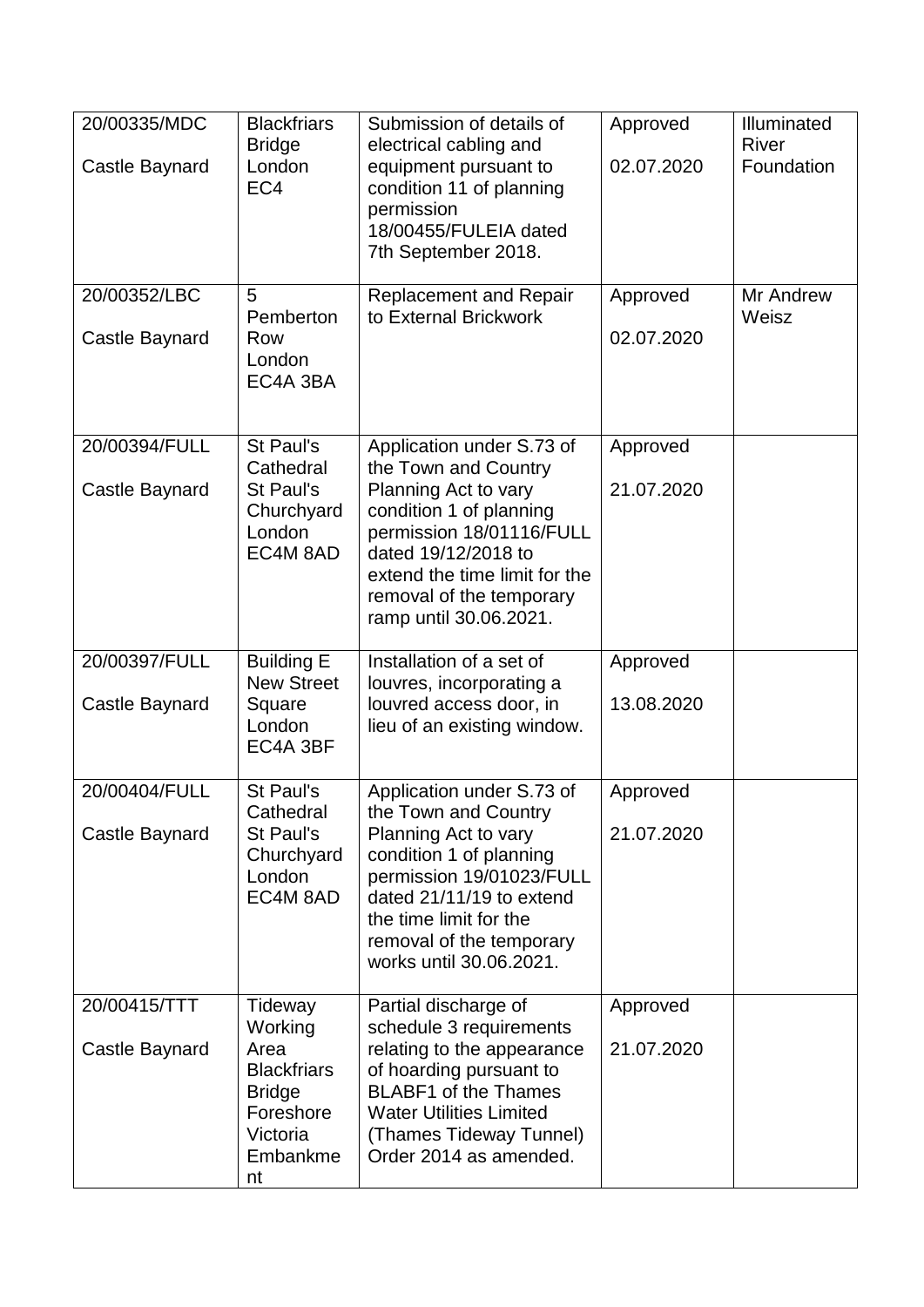|                                       | London<br>EC4Y ODR                                                 |                                                                                                                                                                                                                                                                                             |                        |                                                  |
|---------------------------------------|--------------------------------------------------------------------|---------------------------------------------------------------------------------------------------------------------------------------------------------------------------------------------------------------------------------------------------------------------------------------------|------------------------|--------------------------------------------------|
| 20/00444/MDC<br><b>Castle Baynard</b> | 10<br>Godliman<br><b>Street</b><br>London<br>EC4V <sub>5AJ</sub>   | Details of a scheme for<br>protecting nearby residents<br>and commercial occupiers<br>from noise, dust and other<br>environmental effects<br>pursuant to condition 5 of<br>planning permission dated<br>26.05.2020 (Application<br>number: 20/00068/FULL).                                  | Approved<br>14.07.2020 |                                                  |
| 20/00486/PODC<br>Cheap                | Dauntsey<br>House 4B<br>Frederick's<br>Place<br>London<br>EC2R 8AB | Submission of the<br><b>Highways Schedule of</b><br>Condition survey pursuant<br>to Schedule 3 Paragraph<br>6.1 of the Section 106<br>Agreement dated 14 May<br>2020 (Planning Application<br>Reference<br>17/01057/FULMAJ).                                                                | Approved<br>21.07.2020 | <b>The</b><br>Mercers'<br>Company                |
| 20/00513/MDC<br>Cheap                 | 4A & 4B<br>Frederick's<br>Place<br>London<br>EC2R 8AB              | Submission of details of<br>archaeological evaluation<br>pursuant to condition 11 of<br>planning permission dated<br>14 May 2020 (application<br>number<br>17/01057/FULMAJ).                                                                                                                | Approved<br>21.07.2020 | The<br>Mercers'<br>Company                       |
| 18/00318/MDC<br><b>Coleman Street</b> | $67 - 71$<br>Moorgate &<br>34 London<br>Wall London<br>EC2R 6BH    | Details of shopfronts and<br>hotel entrances pursuant<br>to conditions $5(d)$ and $5(e)$<br>of planning permission<br>(application no.<br>14/00518/FULL) and<br>conditions $2(d)$ and $2(e)$ of<br>listed building consent<br>(application no.<br>14/00519/LBC) both dated<br>1st May 2015. | Approved<br>30.06.2020 | Florala<br>Properties<br>Limited                 |
| 19/00481/MDC<br><b>Coleman Street</b> | 55<br>Moorgate<br>London<br>EC2R 6BH                               | Details of the provision to<br>be made in the building's<br>design to enable the<br>discreet installation of<br>street lighting on the<br>development, including<br>details of the location of                                                                                              | Approved<br>21.07.2020 | <b>Bluebutton</b><br><b>Properties</b><br>UK Ltd |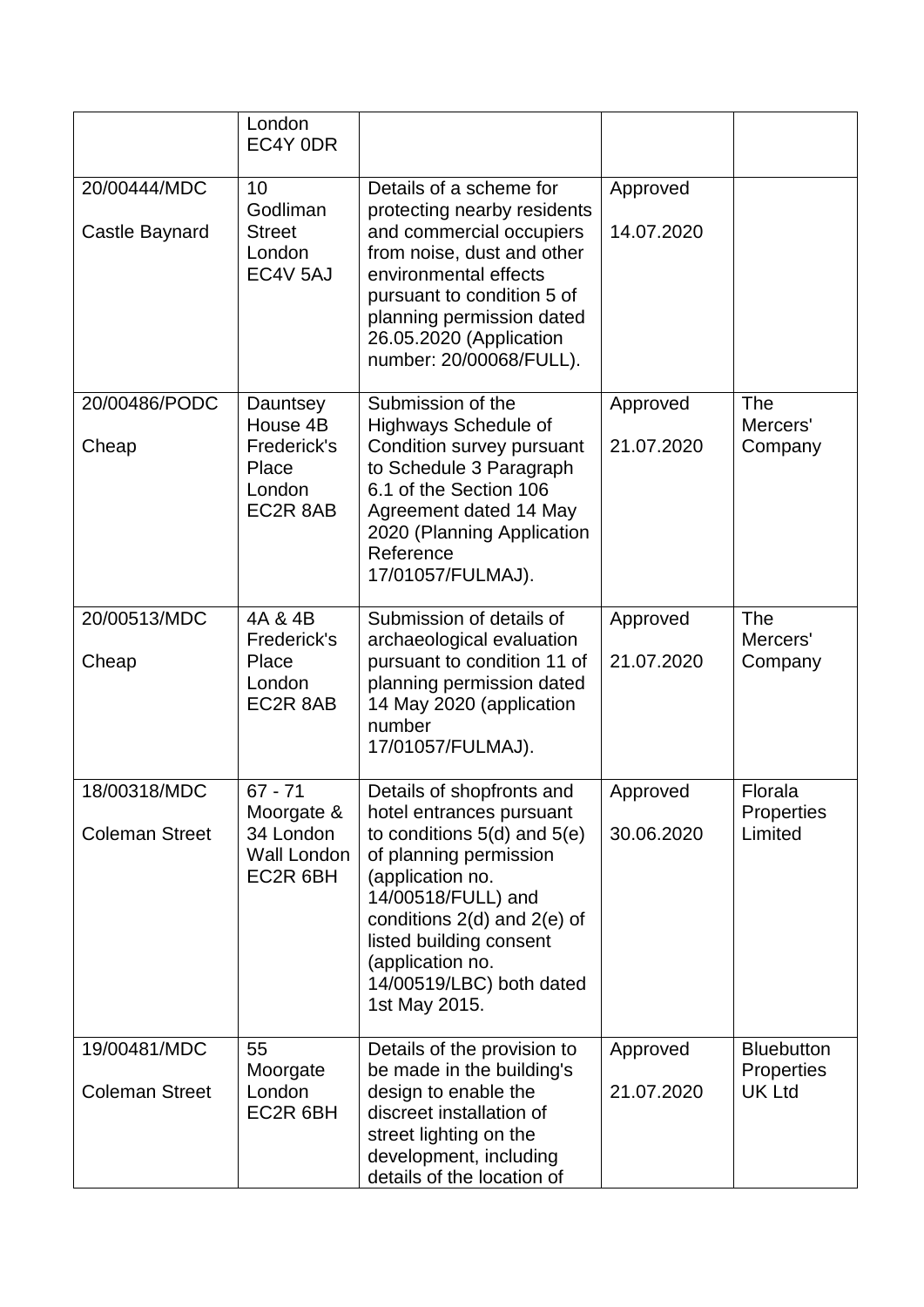|                                        |                                                                                     | light fittings, cable runs<br>and other necessary<br>apparatus pursuant to<br>condition 17 of planning<br>permission 18/01345/FULL<br>dated 26.02.2019.                                                                                                                               |                        |                                       |
|----------------------------------------|-------------------------------------------------------------------------------------|---------------------------------------------------------------------------------------------------------------------------------------------------------------------------------------------------------------------------------------------------------------------------------------|------------------------|---------------------------------------|
| 20/00066/MDC<br><b>Coleman Street</b>  | 120<br>Moorgate<br>London<br>EC2M 6UR                                               | Submission of a lighting<br>strategy pursuant to<br>condition 22 of planning<br>permission dated 7th May<br>2019 (18/01352/FULL).                                                                                                                                                     | Approved<br>07.07.2020 | 120<br>Moorgate<br>Luxembourg<br>Sarl |
| 20/00104/PODC<br><b>Coleman Street</b> | 56-60<br>Moorgate,<br>62-64<br>Moorgate &<br>$41 - 42$<br>London Wall<br>London EC2 | Submission of energy<br>statement and assessment<br>of the carbon dioxide<br>emissions of the<br>completed development<br>pursuant to Schedule 3<br>Paragraph 10 of the<br>Section 106 Agreement<br>dated 14 February 2017<br>(Planning Application<br>Reference<br>15/01312/FULMAJ). | Approved<br>18.08.2020 | <b>Thor Limited</b>                   |
| 20/00286/LBC<br><b>Coleman Street</b>  | Salisbury<br>House 29<br>Finsbury<br><b>Circus</b><br>London<br>EC2M 5SQ            | Replacement of internal<br>doors and installation of<br>internal glazed wall<br>screens throughout the<br>building.                                                                                                                                                                   | Approved<br>07.07.2020 | Workspace<br>Group PLC                |
| 20/00366/FULL<br><b>Coleman Street</b> | <b>Retail Unit 7</b><br>1<br>Ropemaker<br><b>Street</b><br>London<br>EC2Y 9AW       | Change of use of ground<br>floor lobby and basement<br>from nightclub (sui generis)<br>to flexible medical<br>clinic/gym use (sui generis)<br>and associated works,<br>including relocating the<br>entrance door (1,235sq.m).                                                         | Approved<br>30.06.2020 | Wavegrange<br>Ltd                     |
| 20/00378/FULL<br><b>Coleman Street</b> | <b>Basildon</b><br>House 7 -<br>11<br>Moorgate<br>London<br>EC2R 6AF                | Replacement of six<br>condensers at sixth floor<br>roof level.                                                                                                                                                                                                                        | Approved<br>11.08.2020 | 7 Moorgate<br><b>SARL</b>             |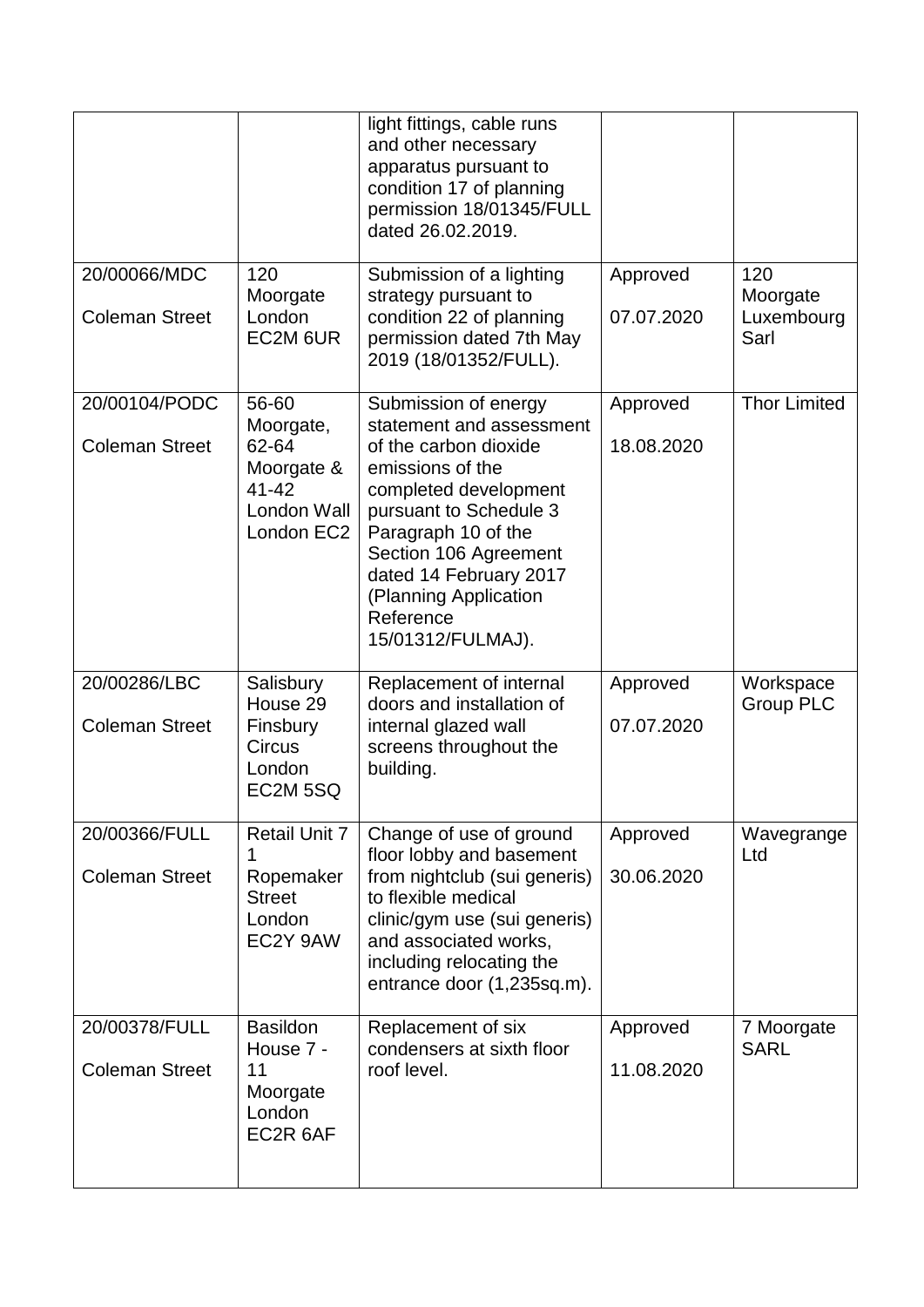| 20/00379/LBC<br><b>Coleman Street</b>  | <b>Basildon</b><br>House 7 -<br>11<br>Moorgate<br>London<br>EC2R 6AF | Replacement of six<br>condensers at sixth floor<br>roof level.                                                                                                                                                                                                                                                | Approved<br>11.08.2020                   | 7 Moorgate<br><b>SARL</b>                                            |
|----------------------------------------|----------------------------------------------------------------------|---------------------------------------------------------------------------------------------------------------------------------------------------------------------------------------------------------------------------------------------------------------------------------------------------------------|------------------------------------------|----------------------------------------------------------------------|
| 20/00385/FULL<br><b>Coleman Street</b> | 3 Moorgate<br>Place<br>London<br>EC2R 6EA                            | Creation of roof terrace,<br>installation of timber deck,<br>planters and balustrade,<br>creation of new access,<br>alterations to existing<br>opening at 7th floor level.                                                                                                                                    | Approved<br>13.08.2020                   | Intertrade<br><b>Associates</b><br>Ltd                               |
| 20/00386/MDC<br><b>Coleman Street</b>  | 55<br>Moorgate<br>London<br>EC2R 6PA                                 | Details of the land between<br>the existing building lines<br>and the face of the new<br>building pursuant to<br>condition 24 of planning<br>permission 18/01345/FULL<br>dated 26.02.2019.                                                                                                                    | Approved<br>11.08.2020                   | E Gatemoor<br>Trustees I<br><b>Limited And</b><br>Gatemoor           |
| 20/00406/ADVT<br><b>Coleman Street</b> | City Point 1<br>Ropemaker<br><b>Street</b><br>London<br>EC2Y 9AW     | Installation and display of<br>(i) one non-illuminated<br>fascia sign measuring 2m<br>wide by 0.42m high at a<br>height of 2.565m above<br>ground floor level; (ii) one<br>internally illuminated<br>hanging sign measuring<br>6.8m wide by 0.641m high<br>at a height of 4.605m<br>above ground floor level. | Approved<br>28.07.2020                   | Wavegrange<br>Limited                                                |
| 20/00407/LBC<br><b>Coleman Street</b>  | $16 - 18$<br>Finsbury<br><b>Circus</b><br>London<br>EC2M 7EB         | <b>Refurbishment of Ground</b><br>(part), 1st and 6th floor<br>office accommodation and<br>toilet facilities, including<br>renewal of ceilings, floor<br>and decorative finishes<br>and renewal of Mechanical<br>and Electrical Services<br>within the office.                                                | Approved<br>16.07.2020                   | Reef<br>Investment<br>GmbH, C/O<br><b>DWS</b><br>Grundbesitz<br>GmbH |
| 20/00435/DPAR<br><b>Coleman Street</b> | Moorgate<br>Hall 143 -<br>171<br>Moorgate<br>London<br>EC2M 6XQ      | Application under<br>Schedule 2, Part 16, Class<br>A of the Town and Country<br><b>Planning (General</b><br><b>Permitted Development)</b><br>Order 2015 as to whether                                                                                                                                         | Prior<br>Approval<br>Given<br>28.07.2020 | Telefonica<br>(UK) Ltd                                               |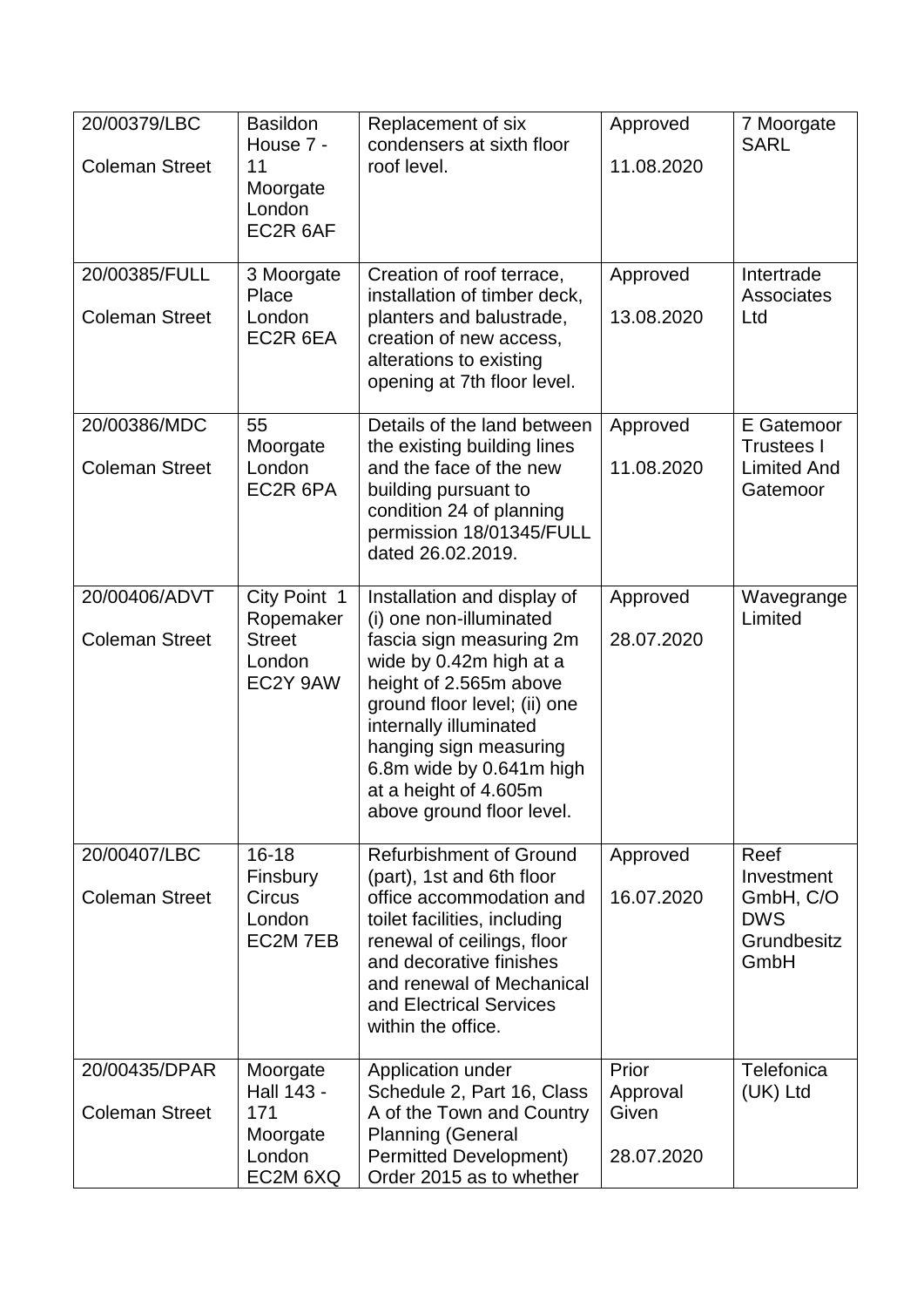|                                   |                                                                                                               | prior approval is required<br>for the installation of<br>rooftop electronic<br>communications base<br>station and associated<br>works at roof level.                                      |                        |                                               |
|-----------------------------------|---------------------------------------------------------------------------------------------------------------|-------------------------------------------------------------------------------------------------------------------------------------------------------------------------------------------|------------------------|-----------------------------------------------|
| 20/00455/MDC<br>Cordwainer        | 1 Bow<br>Churchyard<br>London<br>EC4M 9DQ                                                                     | Submission of details of<br>the modifications to the<br>main entrance on the north<br>elevation pursuant to<br>condition 3 (b) of planning<br>permission 19/00944/FULL<br>dated 12.12.19. | Approved<br>04.08.2020 | Aviva Life &<br>Pensions<br><b>UK Limited</b> |
| 20/00354/LBC<br>Cripplegate       | 123<br>Cromwell<br>Tower<br><b>Barbican</b><br>London<br>EC2Y 8DD                                             | <b>Internal Refurbishments</b><br>including removal and<br>installation of internal walls<br>and doors installation of<br>new doors and suspended<br>ceilings                             | Approved<br>14.07.2020 | Mr Richard<br><b>Hollis</b>                   |
| 20/00399/LBC<br>Cripplegate       | <b>Barbican</b><br><b>Arts And</b><br>Conference<br><b>Centre Silk</b><br><b>Street</b><br>London<br>EC2Y 8DS | Internal alteration to foyer<br>area for environmental<br>control improvement and<br>maintenance work,<br>maintenance work to the<br>auditorium with<br>replacement of existing<br>seats. | Approved<br>28.07.2020 | <b>Barbican</b><br>Centre                     |
| 20/00479/LBC<br>Cripplegate       | Guildhall<br>School of<br>Music And<br>Drama Silk<br><b>Street</b><br>London<br>EC2Y 8DT                      | Installation of new fire<br>detection and alarm<br>system together with public<br>address system.                                                                                         | Approved<br>11.08.2020 | Guildhall<br>School of<br>Music And<br>Drama  |
| 20/00468/LBC<br>Cripplegate       | 19<br>Andrewes<br>House<br><b>Barbican</b><br>London<br>EC2Y 8AX                                              | Kitchen alteration,<br>including the extension of<br>an internal partition and<br>addition of a cupboard to<br>replace the original kitchen<br>doorway.                                   | Approved<br>04.08.2020 | Mr Gareth<br>Owen                             |
| 19/00926/MDC<br>Farringdon Within | <b>Site</b><br><b>Bounded By</b><br>34-38, 39-<br>41, 45-47 &                                                 | Details of plant and<br>ductwork to serve the retail<br>uses within Phase 3 of the<br>development pursuant to                                                                             | Approved<br>16.07.2020 | <b>Barts</b><br><b>Square First</b><br>Ltd    |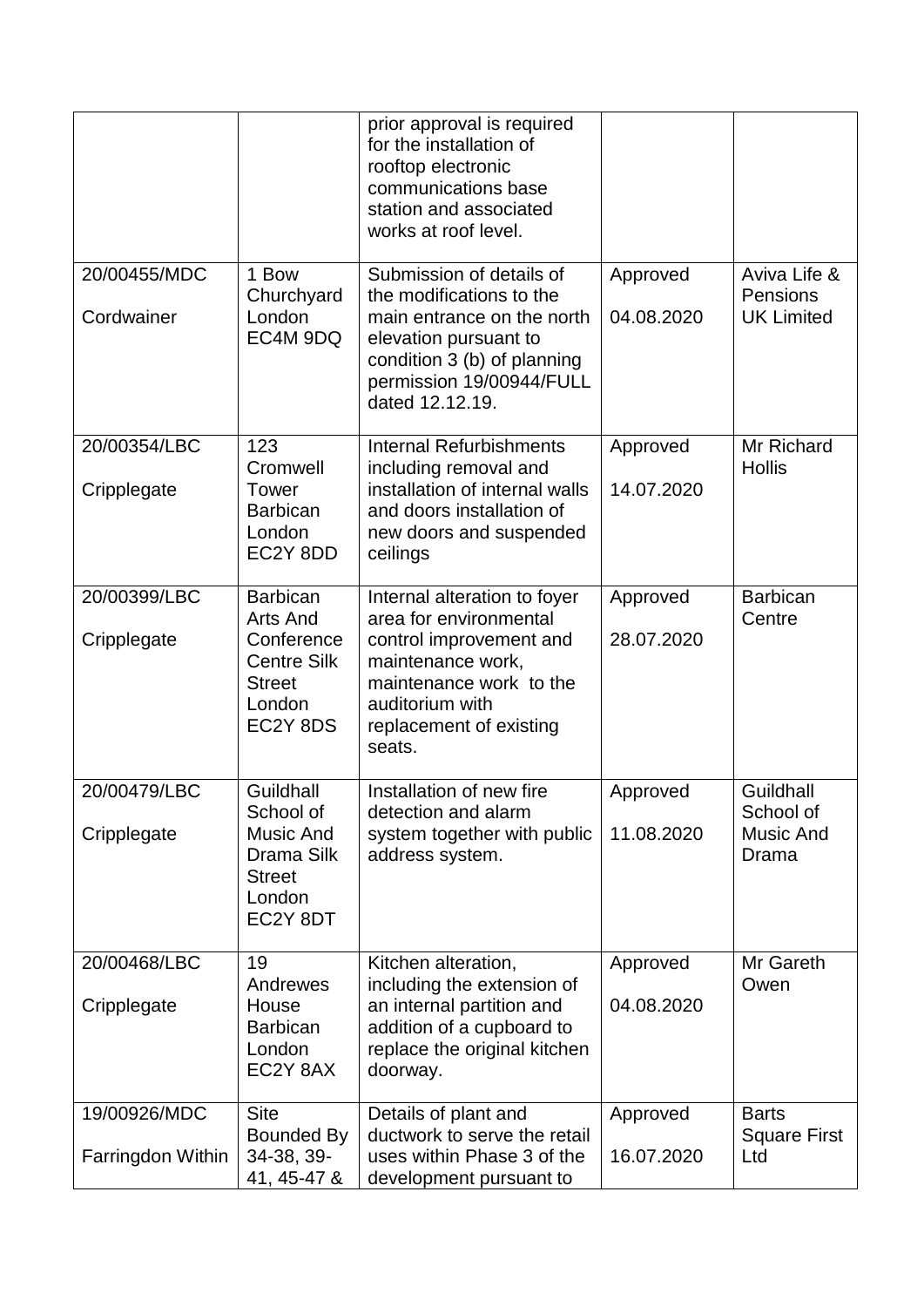|                                   | 57B Little<br>Britain & 20,<br>25, 47, 48-<br>$50, 51-53,$<br>59, 60, 61,<br>61A & 62<br><b>Bartholome</b><br>w Close,<br>London EC1 | condition 29(j) of planning<br>permission<br>16/00165/FULMAJ dated<br>16 March 2017.                                                                                                                                                                                                                                                                                                                                                                                                                                                                                    |                        |                                                |
|-----------------------------------|--------------------------------------------------------------------------------------------------------------------------------------|-------------------------------------------------------------------------------------------------------------------------------------------------------------------------------------------------------------------------------------------------------------------------------------------------------------------------------------------------------------------------------------------------------------------------------------------------------------------------------------------------------------------------------------------------------------------------|------------------------|------------------------------------------------|
| 19/01260/MDC<br>Farringdon Within | <b>Little Britain</b><br>London<br>EC1A 7BE                                                                                          | Submission of details of<br>the integration of window<br>cleaning equipment and<br>the garaging thereof, plant,<br>flues, fire escapes and<br>other excrescences at roof<br>level (in part) pursuant to<br>condition 29 (i) of planning<br>permission<br>16/00165/FULMAJ dated<br>16.03.17.                                                                                                                                                                                                                                                                             | Approved<br>09.07.2020 | <b>Barts</b><br><b>Square First</b><br>Limited |
| 20/00046/NMA<br>Farringdon Within | 15 Old<br><b>Bailey</b><br>London<br>EC4M 7EF                                                                                        | Non-material amendment<br>under Section 96A of the<br>Town and Country<br>Planning Act (as amended)<br>to planning permission<br>dated 27.09.2018<br>(18/00124/FULL) and as<br>amended by a non-<br>material amendment dated<br>25.02.2020<br>(20/00132/NMA) to allow<br>for the reconfiguration of<br>the internal layouts<br>(includes increasing the<br>number of bedrooms from<br>93 to 102 therefore<br>amending condition 14 of<br>the permission) and<br>alterations to the<br>elevations to reinstate two<br>historic windows to the 6th<br>floor mansard roof. | Approved<br>09.07.2020 | <b>OB Capital</b><br>Ltd                       |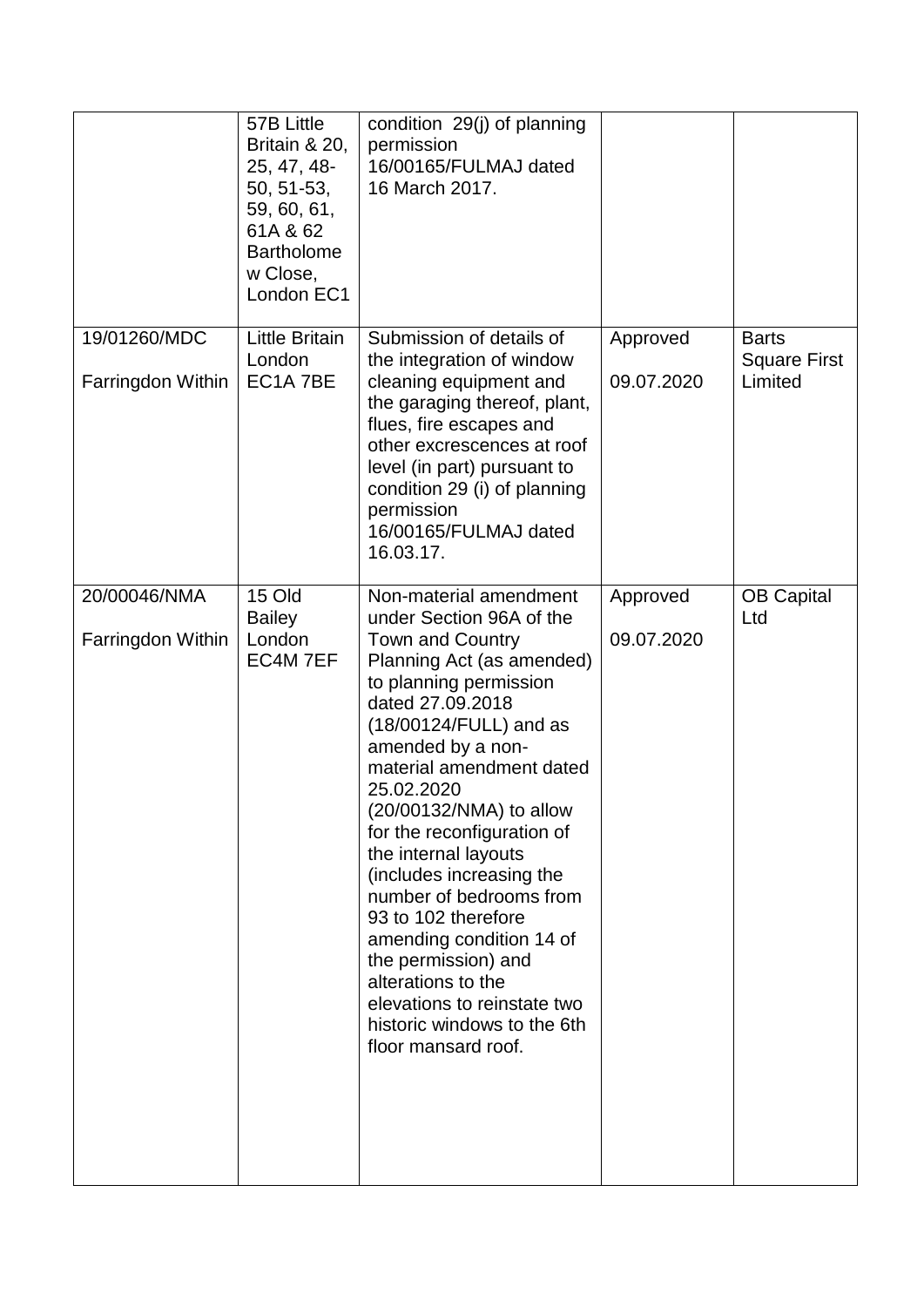| 20/00201/FULL<br>Farringdon Within | 33 Black<br><b>Friars Lane</b><br>London<br>EC4V <sub>6EP</sub>                            | Alterations to ground floor<br>elevations, including the<br>removal and revised door<br>openings, new louvred<br>gate, new canopy, external<br>lighting and alterations to<br>existing glazing.                                                                                                       | Approved<br>02.07.2020 | E&A<br><b>Securities</b>                    |
|------------------------------------|--------------------------------------------------------------------------------------------|-------------------------------------------------------------------------------------------------------------------------------------------------------------------------------------------------------------------------------------------------------------------------------------------------------|------------------------|---------------------------------------------|
| 20/00205/ADVT<br>Farringdon Within | 25<br>Farringdon<br><b>Street</b><br>London<br>EC4A 4AB                                    | Installation and display of<br>(i) one face and halo<br>illuminated fascia sign<br>measuring 0.381m high by<br>4.179m wide at a height<br>above ground of 3.312m;<br>(ii) one externally<br>illuminated projecting sign<br>measuring 0.5m high by<br>0.6m wide at a height<br>above ground of 3.226m. | Approved<br>02.07.2020 | <b>Caffe Nero</b>                           |
| 20/00258/FULL<br>Farringdon Within | 8 - 10 Half<br><b>Moon Court</b><br>London<br>EC1A 7HE                                     | Application under S.73 of<br>the Town and Country<br>Planning Act 1990 (as<br>amended) to allow<br>variation of conditions 2<br>and 9 of planning<br>permission 09/00800/FULL<br>dated 18/02/10 to make<br>minor material<br>amendments to the<br>external appearance of the<br>building.             | Approved<br>09.07.2020 | <b>HDG Ltd</b>                              |
| 20/00287/PODC<br>Farringdon Within | Lindsey<br><b>Street</b><br>Worksite<br>Lindsey<br><b>Street</b><br>London                 | Submission of the Delivery<br>and Servicing<br>Management Plan<br>pursuant to Schedule 3<br>Paragraph 9.1 of the<br>Section 106 Agreement<br>dated 07 December 2015<br>(Planning Application<br>Reference<br>13/00605/FULEIA).                                                                        | Approved<br>21.07.2020 | Crossrail<br>Ltd.                           |
| 20/00314/MDC<br>Farringdon Within  | <b>Livery Hall</b><br><b>Butchers</b><br>Hall<br>$87 - 89$<br><b>Bartholome</b><br>w Close | Submission of details: a)<br>particulars and samples of<br>the materials to be used on<br>the external faces of the<br>building; b) ground floor<br>entrances and entrance                                                                                                                            | Approved<br>09.07.2020 | Worshipful<br>Company of<br><b>Butchers</b> |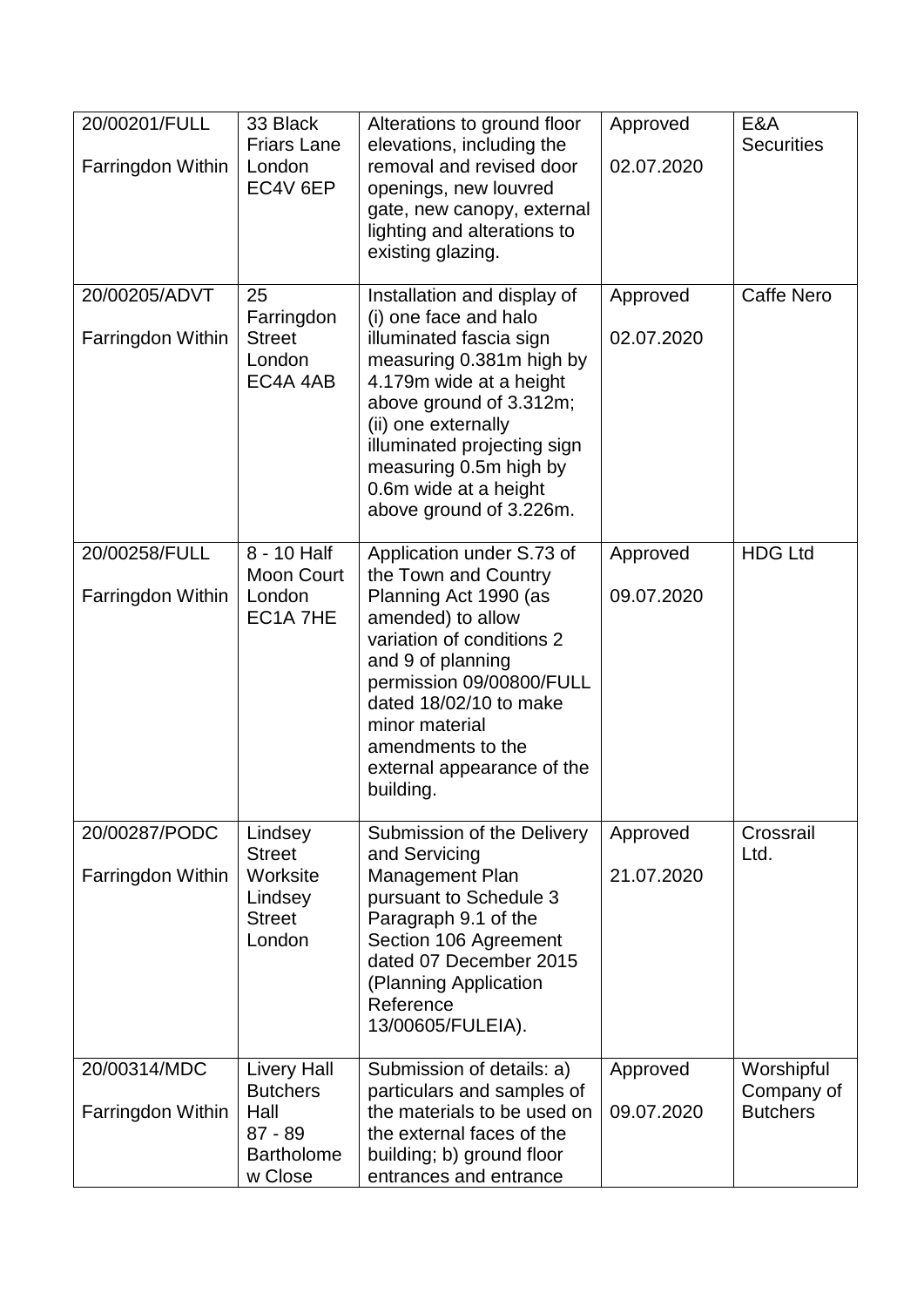|                                   | London<br>EC1A 7EB                            | canopy; c) new windows<br>and external joinery; d)<br>junctions with adjoining<br>premises; e) access ramp;<br>f) handrails and<br>balustrades; and g)<br>external rooftop plant / air<br>conditioning units pursuant<br>to condition $8a$ , $b$ , $c$ , $d$ , $e$ , $f$<br>and g of planning<br>permission 19/01265/FULL<br>dated 5 March 2020.                                                                                                                                                                                                                                                                                                  |                        |                                                      |
|-----------------------------------|-----------------------------------------------|---------------------------------------------------------------------------------------------------------------------------------------------------------------------------------------------------------------------------------------------------------------------------------------------------------------------------------------------------------------------------------------------------------------------------------------------------------------------------------------------------------------------------------------------------------------------------------------------------------------------------------------------------|------------------------|------------------------------------------------------|
| 20/00315/MDC<br>Farringdon Within | 16 Old<br><b>Bailey</b><br>London<br>EC4M 7EG | Submission of samples<br>and particulars of materials<br>and details of the<br>replacement glazing to the<br>existing curtain walling<br>systems on all facades<br>(excluding Old Bailey) and<br>the new extension on the<br>west facade; detailed<br>drawings of the greening of<br>the Fleet Place facade,<br>including details of the<br>irrigation, containers,<br>supporting structures,<br>growing media, plant<br>species and maintenance<br>regime pursuant to<br>condition $6(a)$ (part), $6(b)$<br>$(part)$ ; $6(d)$ (part), $6(e)$<br>(part) and $6(f)$ (part) of<br>planning permission dated<br>8th October 2018<br>(18/00137/FULL). | Approved<br>21.07.2020 | Capital<br>Treasure<br>Investments<br>Limited        |
| 20/00349/LDC<br>Farringdon Within | 16 Old<br><b>Bailey</b><br>London<br>EC4M7EG  | Submission of samples<br>and particulars of materials<br>and new windows and<br>entrances pursuant to<br>condition 2 (a) (in part) and<br>2(b) (in part) of listed<br>building consent dated<br>24th April 2018<br>(18/00154/LBC).                                                                                                                                                                                                                                                                                                                                                                                                                | Approved<br>21.07.2020 | Capital<br><b>Treasure</b><br>Investments<br>Limited |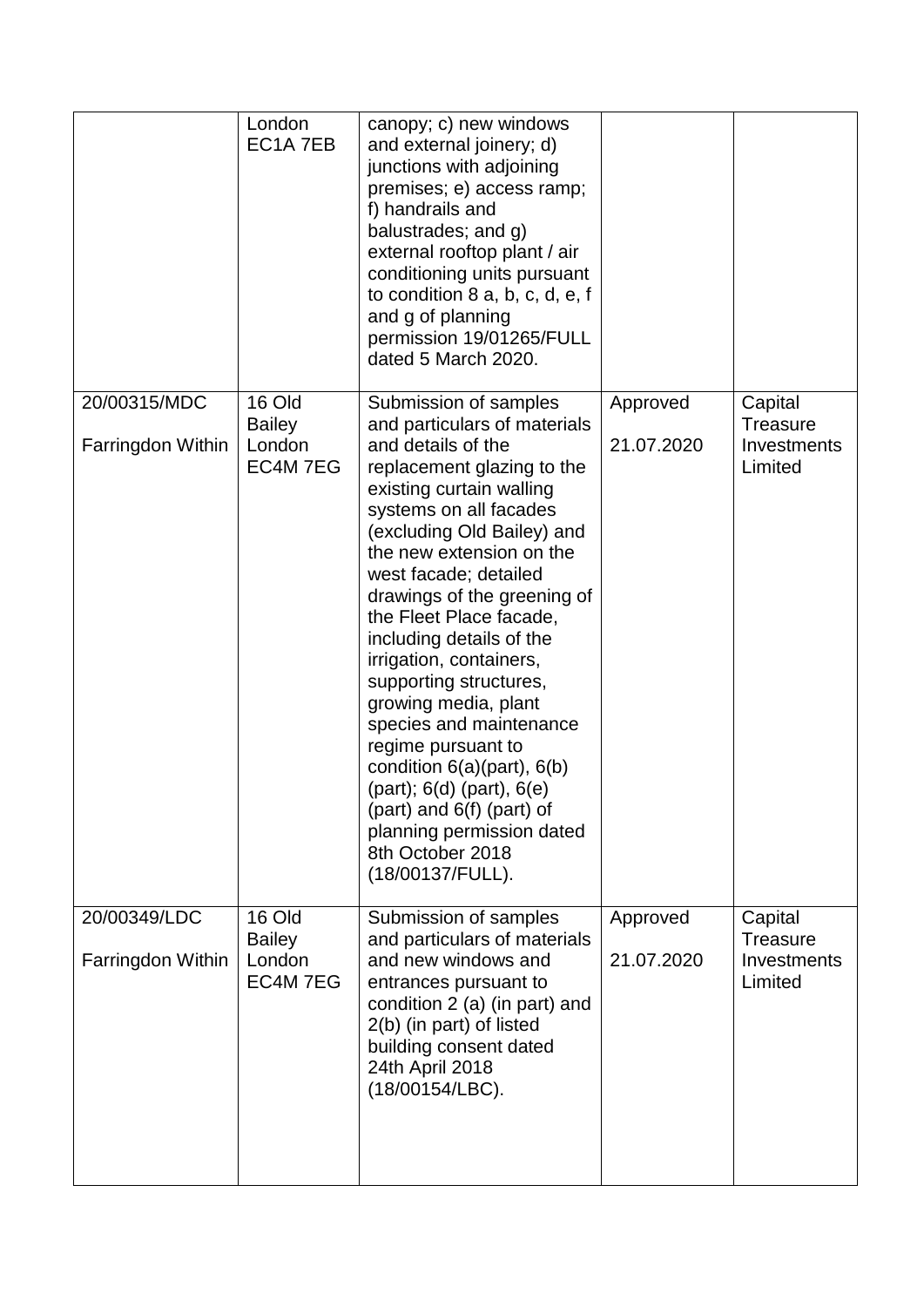| 20/00430/MDC<br>Farringdon Within | 160 Queen<br>Victoria<br><b>Street</b><br>London<br>EC4V 4BF | Submission of lighting<br>details pursuant to<br>condition 3 of planning<br>permission 19/01291/FULL<br>dated 12.03.2020.                                                                                                                                                                                                                                                                           | Approved<br>20.08.2020 | <b>TS Propco</b><br>Ltd |
|-----------------------------------|--------------------------------------------------------------|-----------------------------------------------------------------------------------------------------------------------------------------------------------------------------------------------------------------------------------------------------------------------------------------------------------------------------------------------------------------------------------------------------|------------------------|-------------------------|
| 20/00431/MDC<br>Farringdon Within | 160 Queen<br>Victoria<br><b>Street</b><br>London<br>EC4V 4BF | Submission of details of<br>balustrades and planters<br>pursuant to condition 3 of<br>planning permission<br>19/01292/FULL dated<br>12.03.2020.                                                                                                                                                                                                                                                     | Approved<br>20.08.2020 | <b>TS Propco</b><br>Ltd |
| 20/00432/MDC<br>Farringdon Within | 160 Queen<br>Victoria<br><b>Street</b><br>London<br>EC4V 4BF | Submission of details of<br>the positioning and<br>appearance of the<br>balustrade pursuant to<br>condition 2 of planning<br>permission 20/00030/FULL<br>dated 12.03.2020.                                                                                                                                                                                                                          | Approved<br>20.08.2020 | <b>TS Propco</b><br>Ltd |
| 20/00448/NMA<br>Farringdon Within | 160 Queen<br>Victoria<br><b>Street</b><br>London<br>EC4V 4BF | Application for non-<br>material amendment under<br>S96A of the Town and<br>Country Planning Act 1990<br>(as amended) to amend<br>the approved roof plan (A-<br>0228-P01) of planning<br>permission 19/01291/FULL<br>dated 12.03.2020 with a<br>new roof plan to enlarge<br>the plant unit at roof level<br>(boiler room).                                                                          | Approved<br>09.07.2020 | <b>TS Propco</b><br>Ltd |
| 20/00449/NMA<br>Farringdon Within | 160 Queen<br>Victoria<br><b>Street</b><br>London<br>EC4V 4BF | Application for non-<br>material amendment under<br>S96A of the Town and<br>Country Planning Act 1990<br>(as amended) to amend<br>the approved roof plan (A-<br>0227-P01) and approved<br>building elevation plan (A-<br>0361-P01) of planning<br>permission 20/00030/FULL<br>dated 12.03.2020 with a<br>new roof plan and building<br>elevation to remove part of<br>the balustrade at roof level. | Approved<br>09.07.2020 | <b>TS Propco</b><br>Ltd |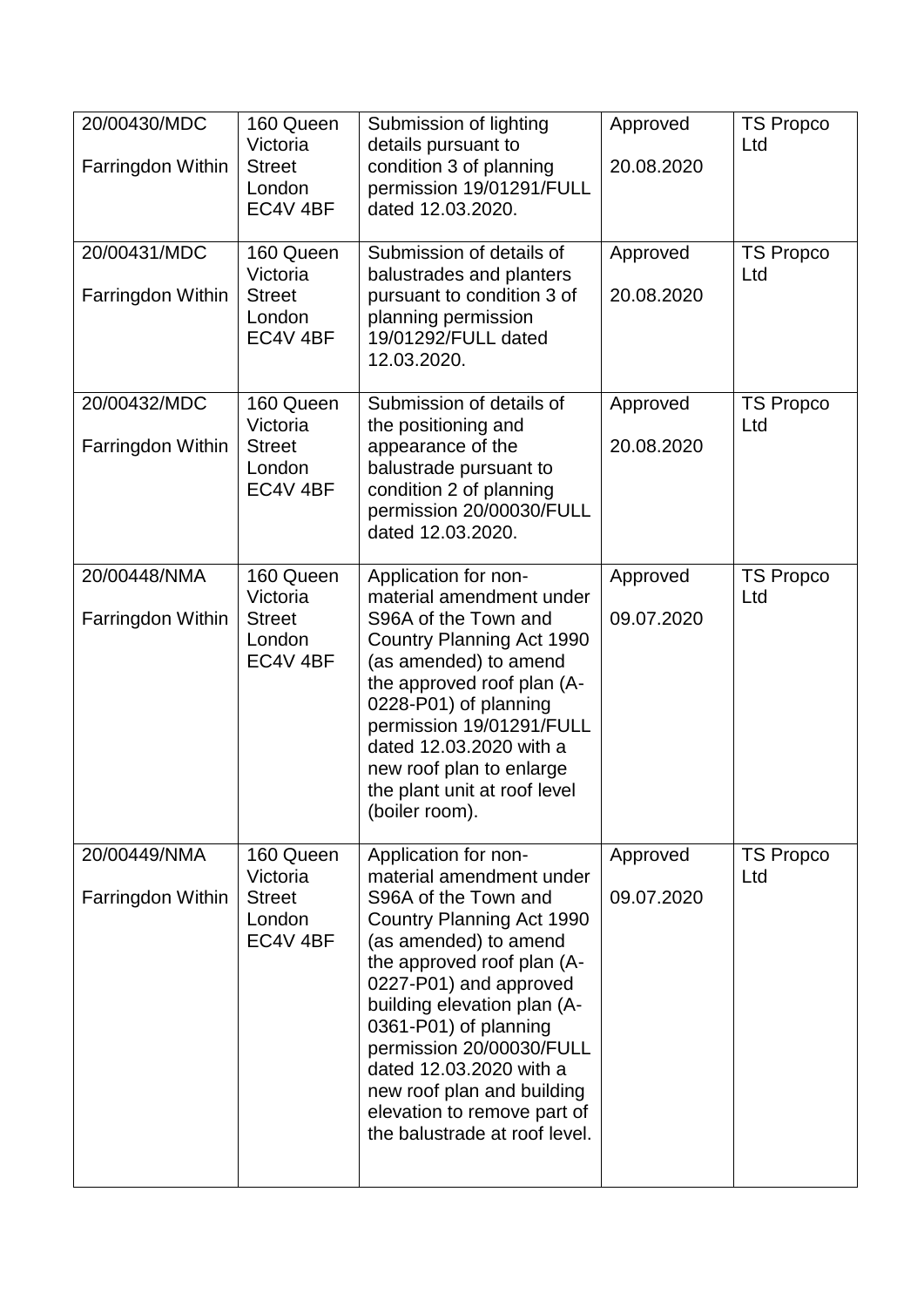| 20/00450/LDC<br>Farringdon Within  | 16 Old<br><b>Bailey</b><br>London<br>EC4M7EG                                                                                                        | Submission of particular<br>and samples of external<br>CCTV cameras pursuant<br>to conditions 2 (a) (in part)<br>of listed building consent<br>dated 24th April 2018<br>(18/00154/LBC).        | Approved<br>20.08.2020 | Capital<br><b>Treasure</b><br>Investments<br>Limited |
|------------------------------------|-----------------------------------------------------------------------------------------------------------------------------------------------------|------------------------------------------------------------------------------------------------------------------------------------------------------------------------------------------------|------------------------|------------------------------------------------------|
| 20/00456/MDC<br>Farringdon Within  | 16 Old<br><b>Bailey</b><br>London<br>EC4M7EG                                                                                                        | Submission of particulars<br>and samples of external<br>CCTV cameras pursuant<br>to conditions 6 (a) (in part)<br>of planning permission<br>dated 8th October 2018<br>(18/00154/LBC).          | Approved<br>20.08.2020 | Capital<br><b>Treasure</b><br>Investments<br>Limited |
| 20/00457/ADVT<br>Farringdon Within | 160 Queen<br>Victoria<br><b>Street</b><br>London<br>EC4V 4BF                                                                                        | Installation and display of<br>one internally illuminated<br>projecting sign measuring<br>0.45m high, 0.7m wide, at<br>a height above ground of<br>2.86m.                                      | Approved<br>18.08.2020 | <b>TS Propco</b>                                     |
| 20/00494/MDC<br>Farringdon Within  | Land<br><b>Bounded By</b><br>Charterhous<br>e Street,<br>Lindsey<br>Street, Long<br>Lane And<br>Hayne<br><b>Street</b><br>London<br>EC <sub>1</sub> | <b>Submission of BREEAM</b><br>Certificate pursuant to<br>condition 11 of planning<br>permission dated 20th<br>January 2016 (appeal<br>decision reference<br>APP/K5030/A/15/3069991)           | Approved<br>28.07.2020 | Helical                                              |
| 20/00519/MDC<br>Farringdon Within  | 16 Old<br><b>Bailey</b><br>London<br>EC4M7EG                                                                                                        | Submission of details of<br>measures for structure<br>borne sound or vibration<br>from plant pursuant to<br>condition 9 of planning<br>permission dated 8th<br>October 2018<br>(18/00137/FULL) | Approved<br>23.07.2020 | Helical                                              |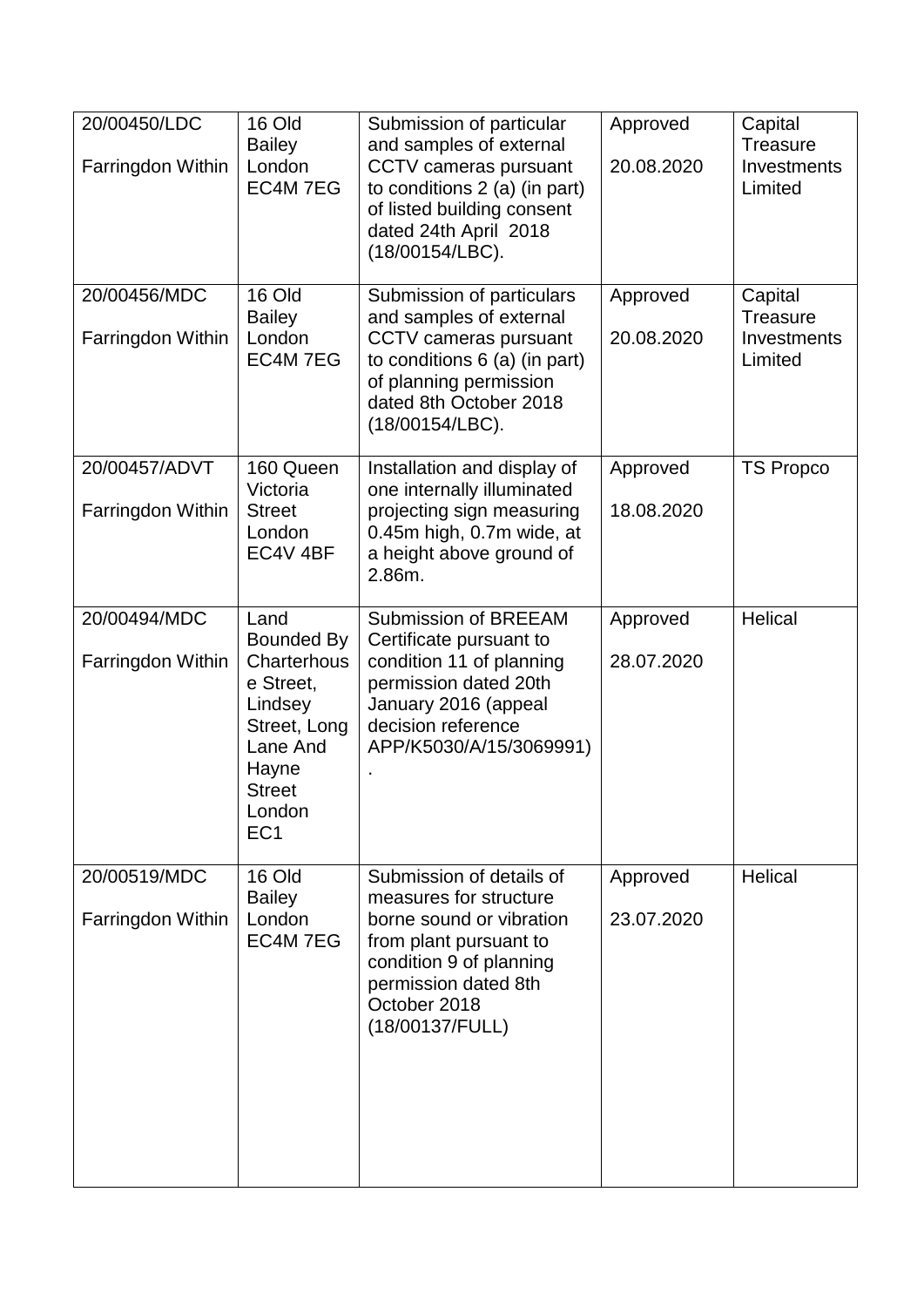| 19/01168/LBC<br>Farringdon<br>Without  | <b>St</b><br><b>Bartholome</b><br>w's Hospital<br>Robin Brook<br>Centre<br>West<br>Smithfield<br>London<br>EC1A 7BE | Internal refurbishment of a<br>former lecture theatre to<br>form a boardroom on the<br>second floor of the<br>building.                                                                                                                                                                                                                                                                                            | Approved<br>14.07.2020 | QMUL                                       |
|----------------------------------------|---------------------------------------------------------------------------------------------------------------------|--------------------------------------------------------------------------------------------------------------------------------------------------------------------------------------------------------------------------------------------------------------------------------------------------------------------------------------------------------------------------------------------------------------------|------------------------|--------------------------------------------|
| 19/01309/FULL<br>Farringdon<br>Without | <b>St Andrew</b><br>Holborn<br>London<br>EC4A 3AF                                                                   | Change of use of part of<br>the north-western area of<br>the churchyard for the<br>installation of a horsebox<br>of a maximum size<br>3000mm (I) x 2500mm (h)<br>x 2000mm (w) for the sale<br>of coffee with associated<br>tables and chair (two<br>tables and four chairs) for<br>a temporary use of 6<br>months starting from 21<br>September 2020.                                                              | Approved<br>14.07.2020 | Guild<br>Church of St<br>Andrew<br>Holborn |
| 20/00218/FULL<br>Farringdon<br>Without | <b>Partners</b><br>Flat 37<br><b>Fleet Street</b><br>London<br>EC4Y 1BT                                             | Installation of patio doors<br>to existing courtyard, infill<br>of light well and installation<br>of roof light at third floor<br>level and associated<br>internal alterations.                                                                                                                                                                                                                                    | Approved<br>09.07.2020 | C. Hoare -&<br>Co                          |
| 20/00219/LBC<br>Farringdon<br>Without  | <b>Partners</b><br>Flat 37<br><b>Fleet Street</b><br>London<br>EC4Y 1BT                                             | Installation of patio doors<br>to existing courtyard, infill<br>of light well, installation of<br>roof light at third floor level<br>and internal alterations<br>including: (i) installation of<br>two new internal doorways<br>(ii) blocking up of two<br>internal doorways (iii)<br>removal of existing window<br>and integral mechanical<br>vent grille and associated<br>internal and external<br>alterations. | Approved<br>09.07.2020 | C. Hoare $-8$<br>Co                        |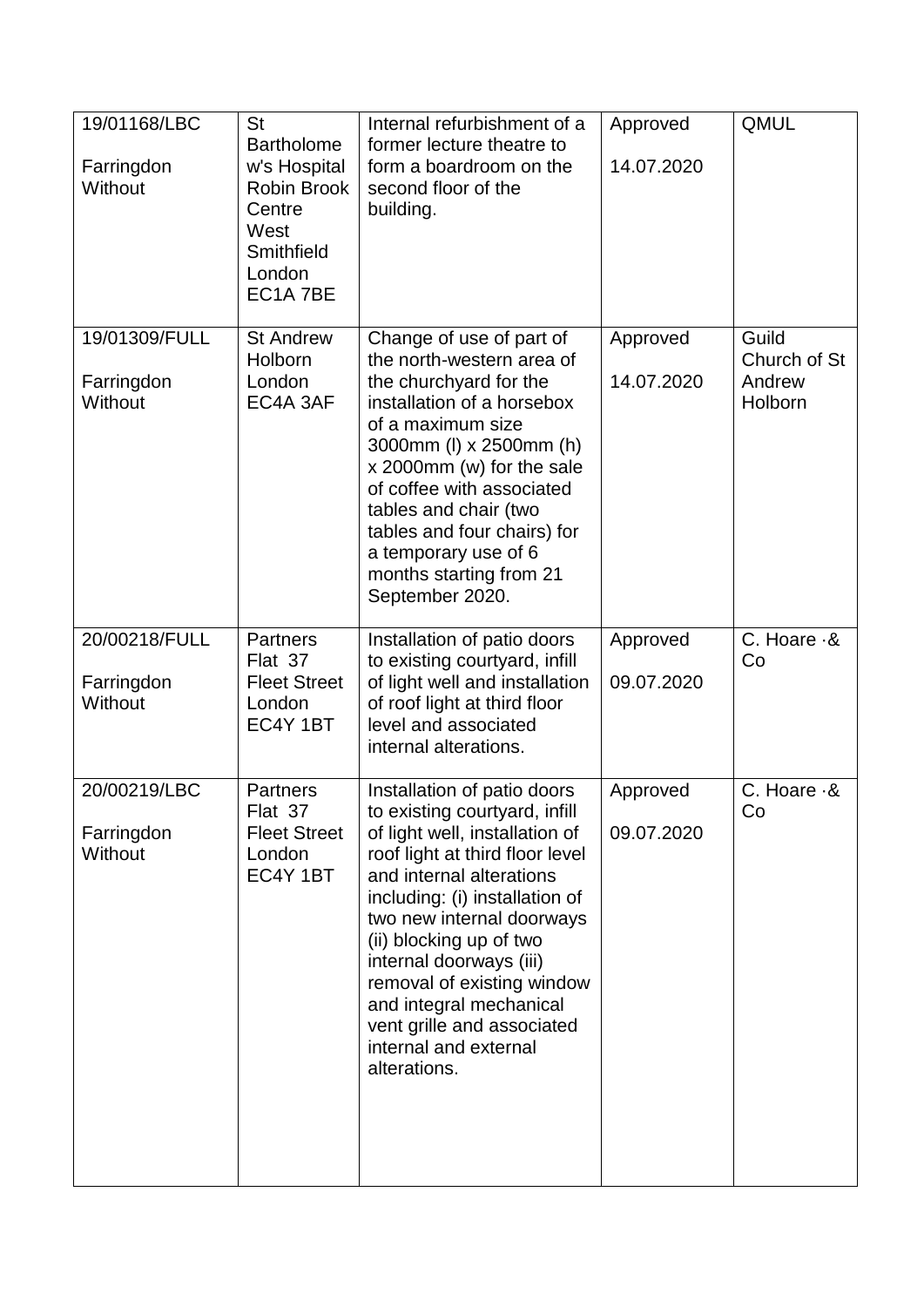| 20/00412/MDC<br>Farringdon<br>Without | 2 King's<br><b>Bench Walk</b><br>London<br>EC4Y 7DE                 | Submission of details of<br>new down pipes and<br>hoppers including method<br>of fixing pursuant to<br>condition 3 of planning<br>permission 18/00216/FULL<br>dated 5.6.18.                                                                                                                                                            | Approved<br>16.07.2020 | The<br>Honourable<br>Society of<br>The Inner<br>Temple        |
|---------------------------------------|---------------------------------------------------------------------|----------------------------------------------------------------------------------------------------------------------------------------------------------------------------------------------------------------------------------------------------------------------------------------------------------------------------------------|------------------------|---------------------------------------------------------------|
| 20/00443/LDC<br>Farringdon<br>Without | 2 King's<br><b>Bench Walk</b><br>London<br>EC4Y 7DE                 | Submission of details of<br>new down pipes and<br>hoppers including method<br>of fixing pursuant to<br>condition 3 of listed<br>building consent<br>18/00217/LBC dated<br>5.6.18.                                                                                                                                                      | Approved<br>16.07.2020 | <b>The</b><br>Honourable<br>Society of<br>The Inner<br>Temple |
| 20/00436/LDC<br>Farringdon<br>Without | 1 & 2<br>Garden<br>Court<br>Middle<br>Temple<br>London<br>EC4Y 9BJ  | Submission of details of<br>new handrails, railings,<br>balustrades, lift pits,<br>foundations and method<br>statement for groundworks<br>and for the alteration and<br>making good of historic<br>railings and stonework<br>pursuant to conditions 2b,<br>2c and 4 of planning<br>permission 17/00940/LBC<br>dated 22 February 2018.  | Approved<br>04.08.2020 | The<br>Honourable<br>Society of<br>The Middle<br>Temple       |
| 20/00452/MDC<br>Farringdon<br>Without | 1 & 2<br>Garden<br>Court<br>Middle<br>Temple<br>London<br>EC4Y 9BJ  | Submission of details of<br>new handrails, railings,<br>balustrades, lift pits,<br>foundations and method<br>statement for groundworks<br>and for the alteration and<br>making good of historic<br>railings and stonework<br>pursuant to conditions 2b,<br>2c and 4 of planning<br>permission 17/00939/FULL<br>dated 22 February 2018. | Approved<br>04.08.2020 | The<br>Honourable<br>Society of<br>The Middle<br>Temple       |
| 20/00488/MDC<br>Farringdon<br>Without | <b>Dickens</b><br>House 15<br>Took's<br>Court<br>London<br>EC4A 1LB | Submission of details of<br>condenser units; the<br>acoustic screen enclosure<br>to the plant and urban<br>greening pursuant to<br>conditions 5 (a) and (b) of<br>planning permission dated                                                                                                                                            | Approved<br>11.08.2020 | Workshop<br>Architects<br>Ltd                                 |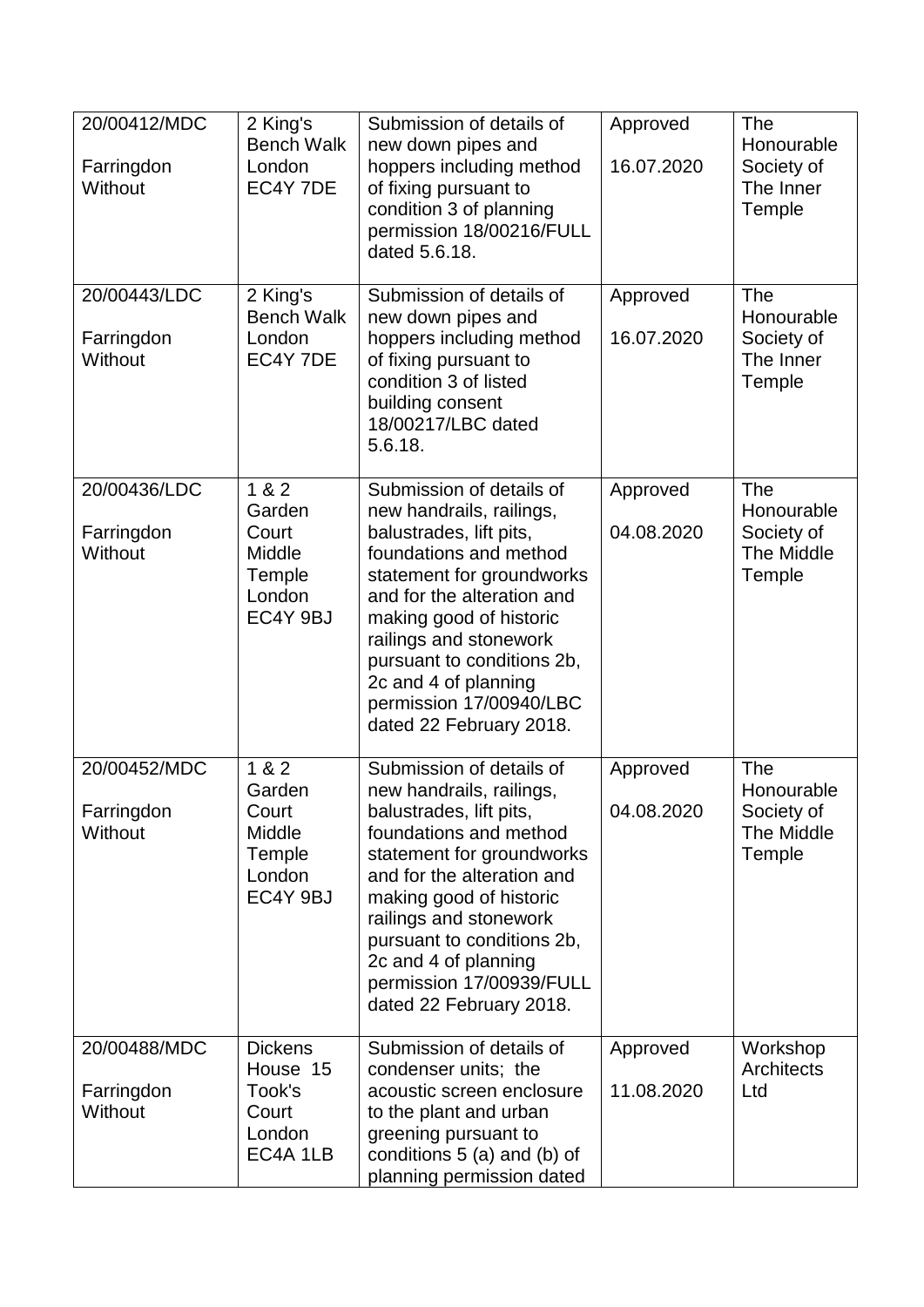|                                       |                                                                     | 22nd October 2019<br>(19/00707/FULL).                                                                                                                                                                                                                                                                                                                 |                        |                                                         |
|---------------------------------------|---------------------------------------------------------------------|-------------------------------------------------------------------------------------------------------------------------------------------------------------------------------------------------------------------------------------------------------------------------------------------------------------------------------------------------------|------------------------|---------------------------------------------------------|
| 20/00489/LDC<br>Farringdon<br>Without | <b>Dickens</b><br>House 15<br>Took's<br>Court<br>London<br>EC4A 1LB | Submission of details of<br>the acoustic screen<br>enclosure to the plant and<br>urban greening pursuant to<br>Condition 2 (b) of listed<br>building consent dated<br>22nd October 2019<br>(19/00708/LBC).                                                                                                                                            | Approved<br>11.08.2020 | Workshop<br><b>Architects</b><br>Ltd                    |
| 20/00528/LDC<br>Farringdon<br>Without | 1-2 Garden<br>Court<br>Middle<br>Temple<br>London<br>EC4Y 9BL       | Submission of details of<br>the south platform lift pits,<br>foundations and<br>groundworks, to include a<br>detailed design and<br>method statement<br>pursuant to condition 4 of<br>planning permission<br>17/00940/LBC dated 22<br>February 2018.                                                                                                  | Approved<br>06.08.2020 | The<br>Honourable<br>Society of<br>The Middle<br>Temple |
| 20/00535/MDC<br>Farringdon<br>Without | 1 & 2<br>Garden<br>Court<br>Middle<br>Temple<br>London<br>EC4Y 9BL  | Submission of details of<br>the south platform lift pits,<br>foundations and<br>groundworks, to include a<br>detailed design and<br>method statement<br>pursuant to condition 4 of<br>planning permission<br>17/00939/FULL dated 22<br>February 2018.                                                                                                 | Approved<br>06.08.2020 | The<br>Honourable<br>Society of<br>The Middle<br>Temple |
| 20/00114/ADVT<br><b>Lime Street</b>   | Exchequer<br>Court 33 St<br>Mary Axe<br>London<br>EC3A 8AA          | Installation and display of<br>(i) one set of non-<br>illuminated individual<br>letters and logos at fascia<br>band level measuring<br>$2.54m(w)$ by 0.42m(h)<br>displayed at a height of<br>3.35m and (ii) one<br>internally illuminated<br>projecting sign measuring<br>$0.6m$ (w) by $0.6m$ (h)<br>displayed at a height of<br>3.07m above ground. | Approved<br>30.06.2020 | Pret A<br>Manger<br>(Europe)<br>Limited                 |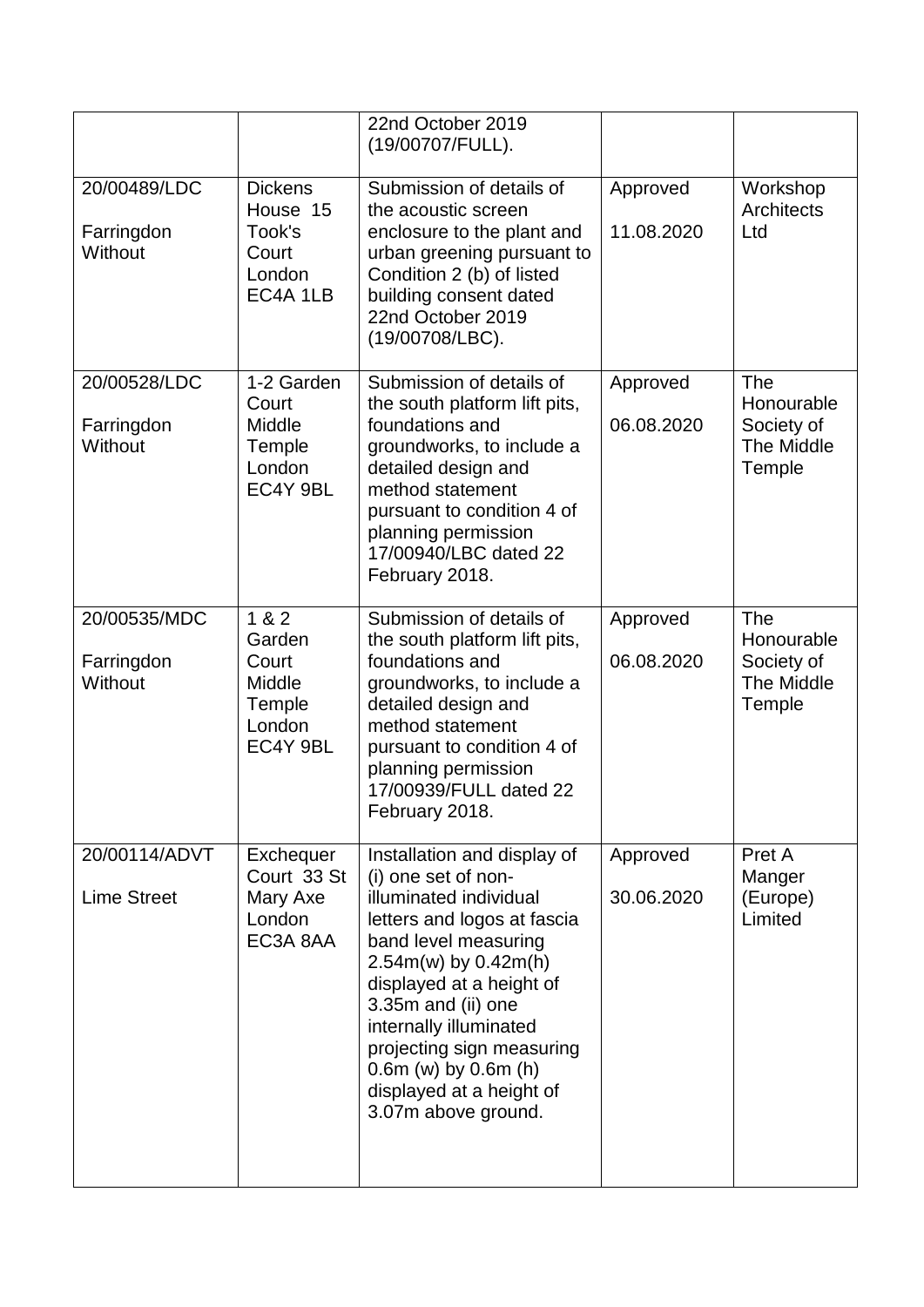| 20/00221/ADVT<br><b>Lime Street</b> | $6 - 8$<br><b>Bishopsgate</b><br>& 150<br>Leadenhall<br><b>Street</b><br>London<br>EC3V 4QT  | Installation and display of:<br>(i) one non-illuminated<br>hoarding advertisement<br>measuring 2.4m high by<br>62.98m wide; (ii) one non-<br>illuminated hoarding<br>advertisement measuring<br>2.4m high by 27.64m wide;<br>and (iii) two non-<br>illuminated hoarding<br>advertisements measuring<br>2.4m high by 47.61m wide;<br>associated with the<br>development of the site. | Approved<br>06.08.2020 | <b>Gerald Eve</b><br><b>LLP</b>                           |
|-------------------------------------|----------------------------------------------------------------------------------------------|-------------------------------------------------------------------------------------------------------------------------------------------------------------------------------------------------------------------------------------------------------------------------------------------------------------------------------------------------------------------------------------|------------------------|-----------------------------------------------------------|
| 20/00226/LBC<br><b>Lime Street</b>  | Hasilwood<br>House 60 -<br>62<br><b>Bishopsgate</b><br>London<br>EC2N 4AW                    | Internal alterations to<br>Grade II listed building and<br>installation of external flue<br>on roof.                                                                                                                                                                                                                                                                                | Approved<br>09.07.2020 | <b>BE Offices</b><br>Ltd                                  |
| 20/00342/LBC<br><b>Lime Street</b>  | Leadenhall<br>Market<br>London<br>EC3V 1LR                                                   | Temporary strengthening<br>of Leadenhall Market<br>superstructure in<br>connection with the<br>delivery of Planning<br>Permission reference<br>18/00740/FULEIA.                                                                                                                                                                                                                     | Approved<br>04.08.2020 | 1 Leadenhall<br>Limited<br>Partnership                    |
| 20/00411/MDC<br><b>Lime Street</b>  | 22<br><b>Bishopsgate</b><br>London<br>EC2N 4BQ                                               | Details of CHP plant,<br>emissions and<br>maintenance schedule<br>pursuant to Condition 14 of<br>planning permission<br>16/00849/FULEIA dated<br>11.09.2017                                                                                                                                                                                                                         | Approved<br>02.07.2020 | 22<br><b>Bishopsgate</b><br>General<br><b>Partner Ltd</b> |
| 20/00428/MDC<br>Portsoken           | Sir John<br>Cass<br>Foundation<br>Primary<br>School<br>Duke's<br>Place<br>London<br>EC3A 5DE | Details of brickwork,<br>expansion joints, drainage<br>and green roof pursuant to<br>conditions $2(a)$ , $(b)$ , $(c)$ and<br>3 of planning permission<br>and listed building consent<br>(application nos.<br>20/00056/FULL and<br>20/00006/LBC) dated 16th<br>April 2020.                                                                                                          | Approved<br>16.07.2020 | Sir John<br>Cass's<br>Foundation<br>Primary<br>School     |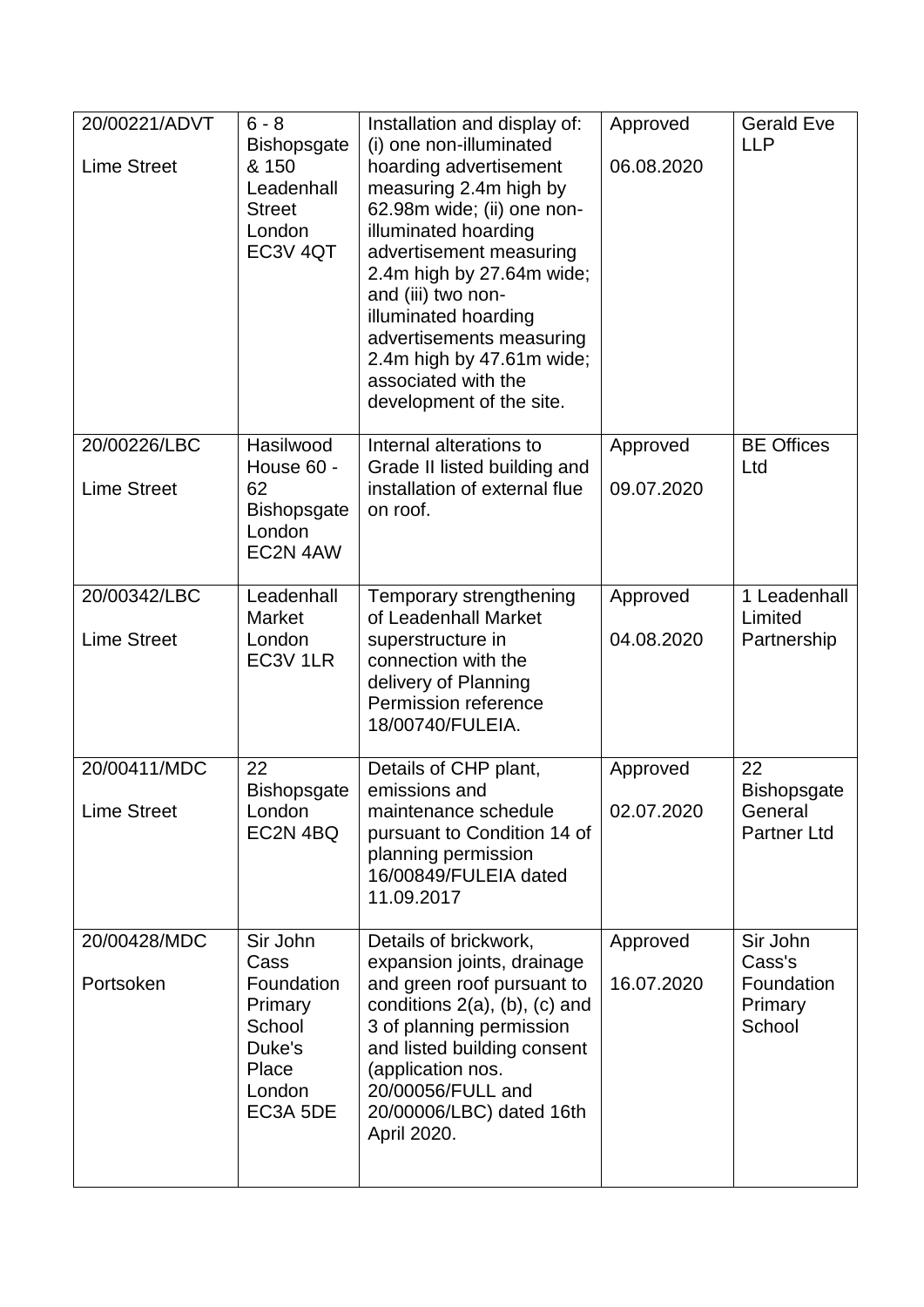| 20/00116/MDC<br>Queenhithe    | <b>Broken</b><br>Wharf<br>House <sub>2</sub><br><b>Broken</b><br>Wharf<br>London                                   | Submission of a CHP<br>emissions test and CHP<br>plant pursuant to condition<br>19 of planning permission<br>dated 08.05.18<br>(17/00712/FULL).                                                                                        | Approved<br>02.07.2020 | <b>SACO</b>                                                              |
|-------------------------------|--------------------------------------------------------------------------------------------------------------------|----------------------------------------------------------------------------------------------------------------------------------------------------------------------------------------------------------------------------------------|------------------------|--------------------------------------------------------------------------|
| 20/00236/FULL<br>Tower        | 2 Seething<br>Lane<br>London<br>EC3N 4AT                                                                           | Installation of eight air<br>conditioning units and an<br>extension of the existing<br>balustrade and planters to<br>create an additional area<br>of plant at roof level.                                                              | Approved<br>07.07.2020 | Portland<br><b>Property Ltd</b>                                          |
| 20/00237/LBC<br>Tower         | 2 Seething<br>Lane<br>London<br>EC3N 4AT                                                                           | Installation of eight air<br>conditioning units and an<br>extension of the existing<br>balustrade and planters to<br>create an additional area<br>of plant at roof level.                                                              | Approved<br>07.07.2020 | Portland<br><b>Property Ltd</b>                                          |
| 20/00359/FULL<br><b>Tower</b> | <b>Basement</b><br>49 - 50<br><b>Minories</b><br>London<br>EC3N 1JJ                                                | Change of use of the<br>basement level and part<br>ground floor level from<br>betting office (Sui Generis)<br>to a flexible use for either<br>A1, A2, B1 or D2 use.                                                                    | Approved<br>14.07.2020 | Forth and<br><b>Thames</b><br>Investments<br>Ltd                         |
| 20/00377/FULL<br><b>Tower</b> | 76-78<br>Fenchurch<br>Street, 1-7<br>Northumberl<br>and Alley,<br>1&1A<br>Carlisle<br>Avenue<br>London<br>EC3N 2ES | Use of part lower ground<br>and part ground floors as a<br>gym (Class D2) in lieu of<br>the approved retail (Class<br>A1-A3) uses.                                                                                                     | Approved<br>30.06.2020 | <b>Partners</b><br>Group<br>Fenchurch<br><b>IC Limited</b><br>(Guernsey) |
| 20/00410/MDC<br>Tower         | Lloyds<br><b>Chambers 1</b><br>Portsoken<br><b>Street</b><br>London<br><b>E18BT</b>                                | Details of a scheme for<br>protecting nearby residents<br>and commercial occupiers<br>from noise, dust and other<br>environmental effects<br>pursuant to condition 2 of<br>planning permission<br>20/0167/FULL dated 16<br>April 2020. | Approved<br>14.07.2020 | AE<br>Portsoken<br>Property<br><b>Holdings</b><br>S.A.                   |